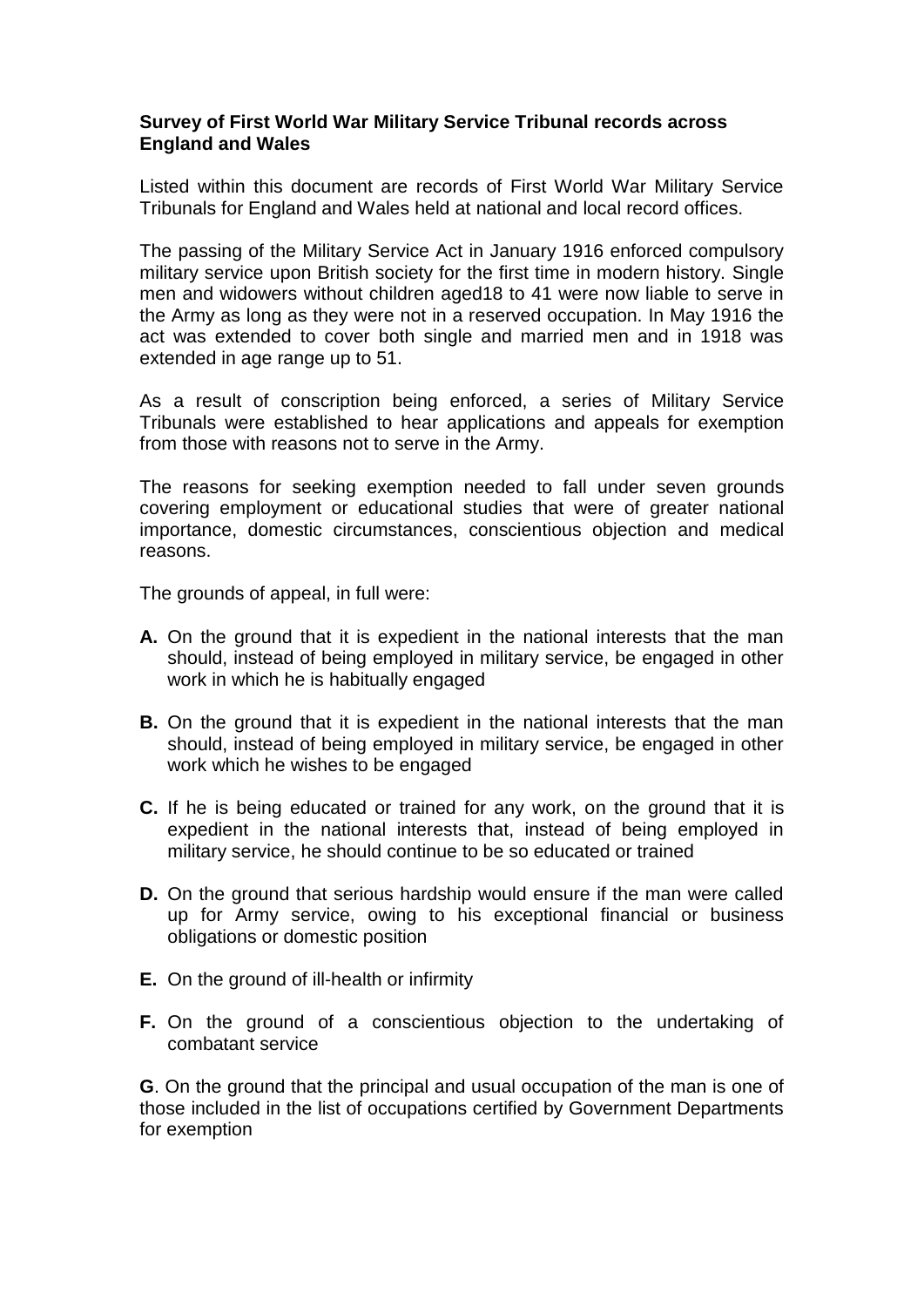Applicants seeking exemption under these grounds would start by applying to Local Tribunal, usually at borough, district or town level. The application for exemption could be made by the individual himself, a family member on their behalf, or their employer.

The decision of a local tribunal could be appealed to a County Appeal Tribunal. Again, the same individuals, as above, could raise the appeal but at so could the local Military Representative on behalf of the army. Therefore, local tribunal decisions seen as too lenient by the army could be overruled on appeal.

A final level of appeal was the Central Tribunal in London. This was used more sparingly and generally for unique or complex cases. Also, the Central Tribunal may be requested to set a precedent in certain cases, so that County Appeal Tribunal could follow suit in similar cases in their region.

The tribunal system will have recorded applicants in two separate ways. Men will have been noted as being either attested or non-attested men. An 'attested' man was someone who had signalled their willingness to serve in the Army when called upon under the Derby Scheme of late 1915. The Derby Scheme was the last effort to save the traditional voluntary recruitment, whereby men of military age not in the Army (as identified by the National Register of 1915) were requested to attest their willingness to serve when called upon in the future.

The Derby Scheme system was largely based upon age grouping for single and married men. The idea was that all the single 19 year old males would be called upon first, followed be each single age group. The married age groups would then follow from the 19 year old group. A Tribunal system was being established so that men could delay their call up because of personal circumstances when the Derby Scheme was judged to have failed to attract the required voluntary numbers to meet the military manpower demands.

The Military Service Act of January 1916 followed with Military Service Tribunals established to hear exemption applications from compulsory service.

Non-attested men were therefore those of military age who had not signed up to the Derby scheme. For this reason, you will note that some of the records captured in the survey cover dates earlier than 1916. In the most part, this will be because of the records created under the Derby Scheme period (October to December 1915).

Overseeing the administrative running of Military Service Tribunals was the Local Government Board, who issued instructions, pamphlets and booklets to the Tribunals to help provide guidance. Included in such instructional material were documents on official Substitution policies, whereby women and also men of non-military age or fitness could replace those in industry who could serve in the army. These instructions and pamphlets help to underline the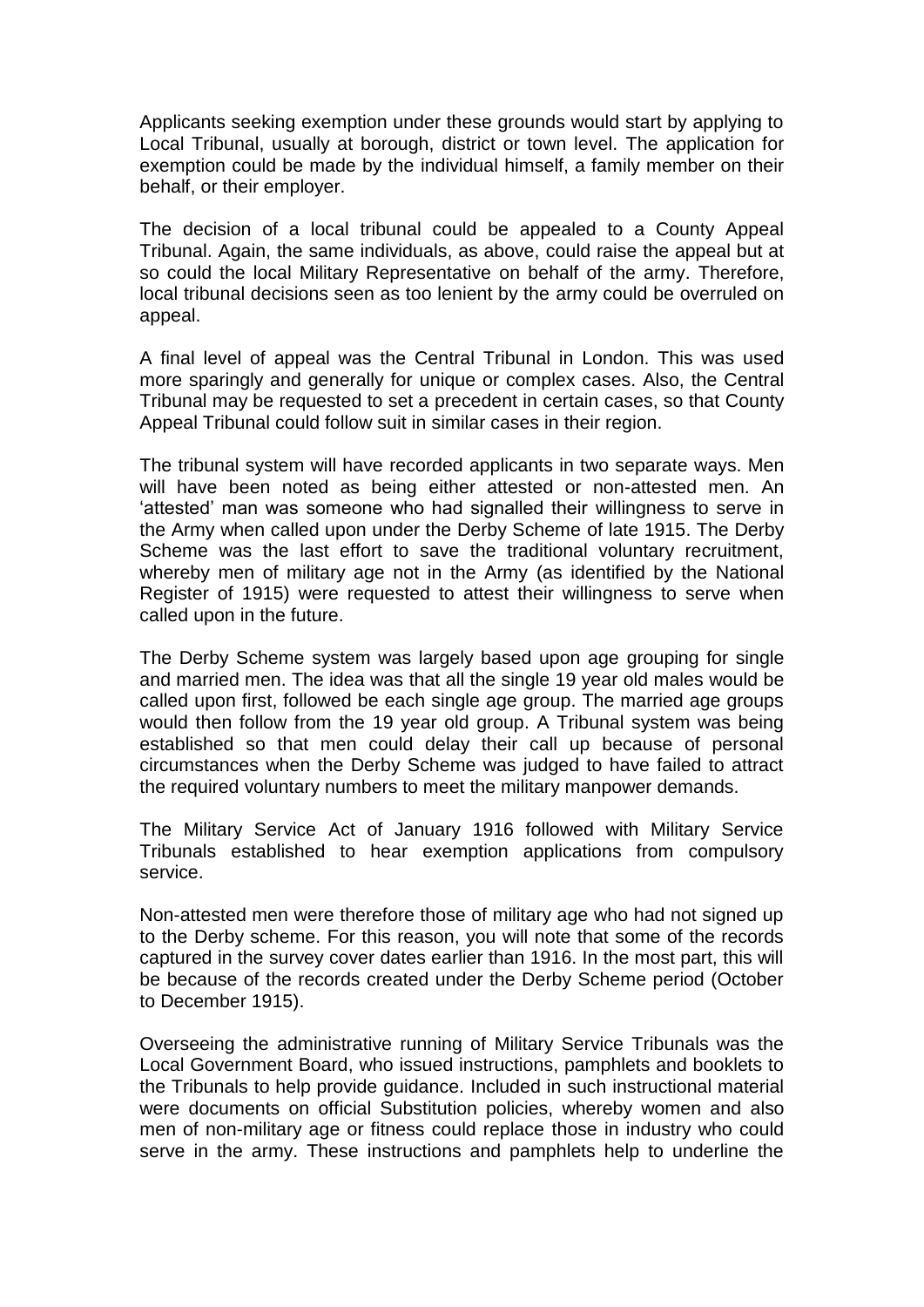significant contribution of wider society and the Home Front to the British war effort.

Tribunal hearings would have generally taken place at Town Halls, local council buildings and other places central to the local community. Local newspapers would cover hearings and researchers are therefore advised to seek this avenue for further information. The British Library Newspaper Archive may be of assistance in this area.

Rather than being seen just as a military record, tribunal records can provide an insight into the social history of Britain during wartime. The individual case papers, where they survive, will include a very diverse range of personal circumstances for why an individual could not serve with the Army at that time. For example, grouping cases under the same ground for appeal does not necessarily mean similarity or consistency in the cases heard. For example, under the grounds of Conscientious Objection you are likely to find cases based on personal beliefs, nationality, political views, and religion or faith membership.

Following the end of hostilities, the Government issued an instruction to destroy Tribunal records, retaining two official sets for possible future use. Luckily, many records do survive at local level, having been saved or avoided the official destruction order through good judgement or, in some cases, luck.

While the list of surviving records contained within this document is wideranging, it is by no means a complete record of what can be found for Military Service Tribunals. Readers are encouraged to enquire with their local record offices or local history centres to see if additional material for the local area survives.

Likewise, papers and correspondence may survive within private papers, particular for those local dignitaries who sat on the Tribunal decision panels, such as M.P's, judges and Council leaders.

The data recorded of surviving records held across England and Wales was compiled by members of the Federation of Family History Societies (FFHS) during 2013/14 while we worked in partnership to digitise the Middlesex Appeal Tribunal records held here at The National Archives (TNA) in our MH 47 collection.

Kindly funded jointly by the FFHS and the Friends of The National Archives (FTNA), the project has seen 11,000 case papers re-sorted, conserved, digitised and made available online. For a 10 year period (starting in 2014), the online records can be downloaded for free from our online catalogue, Discovery.

As well as the fantastic support of both the FFHS and the FTNA, special thanks are also due to former colleagues Kate Jarman and Chris Barnes for their contribution to the project while working with TNA during the project.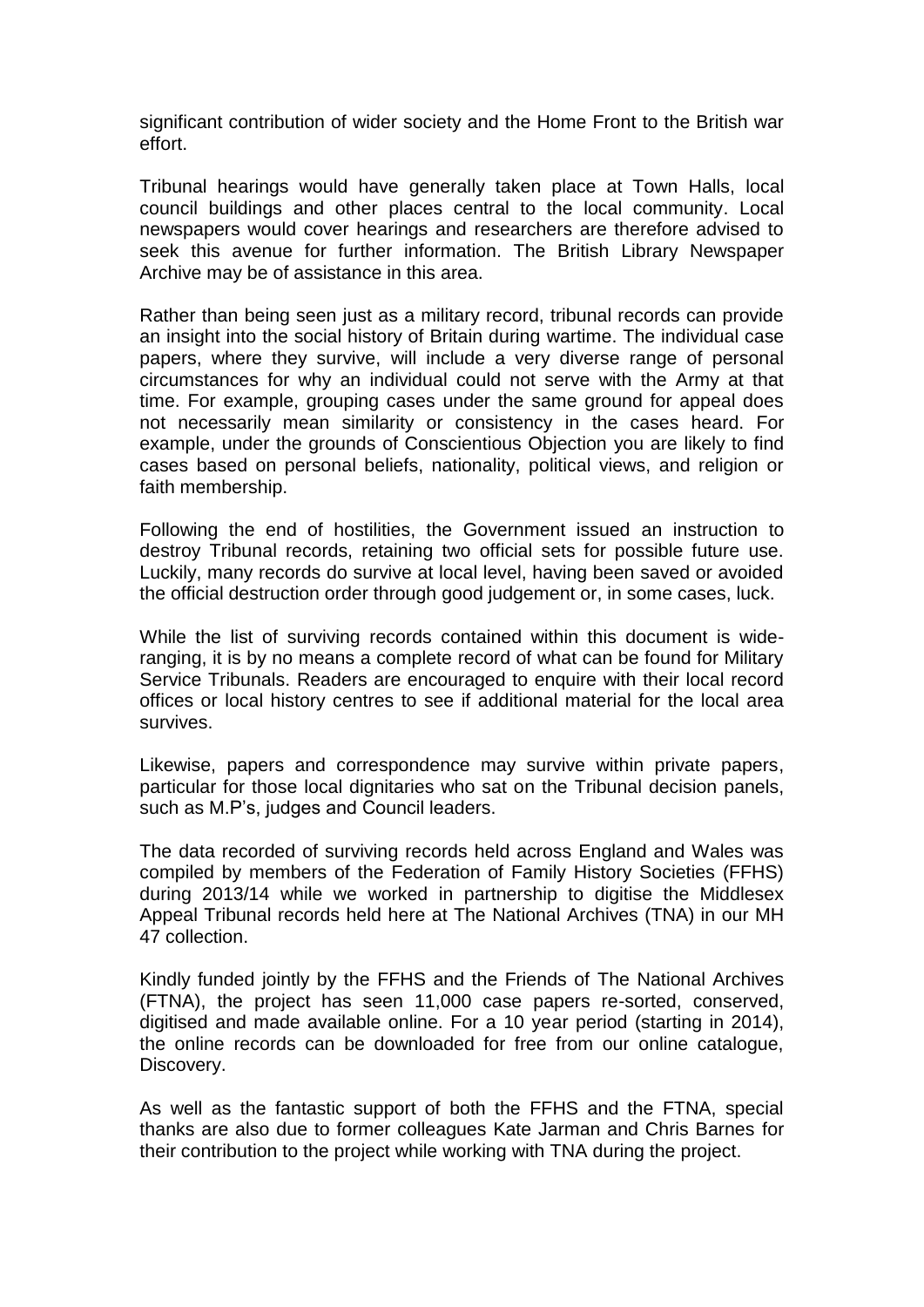### **Bedfordshire and Luton Archives and Record Service**

| <b>Bedfordshire County Appeal Tribunal</b> |                                                                                                                                        |
|--------------------------------------------|----------------------------------------------------------------------------------------------------------------------------------------|
| <b>Reference</b>                           | <b>Description</b>                                                                                                                     |
| <b>WW1/AT1</b>                             | Correspondence regarding the setting up of the County<br>Tribunal with a few references to individual cases;<br>January - April 1916.  |
| WW1/AT2                                    | Out correspondence covering the work of the tribunal.<br>Reference to a few individual cases but not in detail;<br>March - April 1916. |

#### **Bolton Archives**

| <b>Westhoughton Appeal Tribunal</b> |                                                                                                                         |
|-------------------------------------|-------------------------------------------------------------------------------------------------------------------------|
| <b>Reference</b>                    | <b>Description</b>                                                                                                      |
| AW/8/1                              | Bound volume noting appeals for exemption and<br>subsequent decisions of the Tribunal; January 1916 -<br>December 1917. |
| <b>Horwich Local Tribunal</b>       |                                                                                                                         |
| AH/17/1                             | Bound volume register of applications for exemption;<br>January 1916 - December 1917.                                   |

### **Centre for Buckinghamshire Studies**

| <b>Newport Pagnell Local Tribunal</b> |                                                     |
|---------------------------------------|-----------------------------------------------------|
| <b>Reference</b>                      | <b>Description</b>                                  |
| DC13/39/42                            | Minute book; November 1915 - October 1918.          |
| DC13/39/43                            | Register of proceedings; December 1915 – October    |
|                                       | 1918.                                               |
| <b>Bletchley Local Tribunal</b>       |                                                     |
| DC14/39/1                             | Minute book; December 1915 - November 1918.         |
| <b>Eton Local Tribunal</b>            |                                                     |
| DC10/38/1                             | Minute book including summary of individual         |
|                                       | applications for exemption; January 1916 - November |
|                                       | 1918.                                               |

#### **Bury Archives and Local Studies**

| <b>Radcliffe Local Tribunal</b> |                                                                                                                                                                               |  |
|---------------------------------|-------------------------------------------------------------------------------------------------------------------------------------------------------------------------------|--|
| <b>Reference</b>                | <b>Description</b>                                                                                                                                                            |  |
| <b>ARD</b>                      | Letter book but does not contain information about<br>decisions made. Noted as in poor condition and not<br>catalogued. Contains 152 entries; 24 April - 15<br>November 1918. |  |

## **West Yorkshire Archives, Calderdale (Halifax)**

| <b>Halifax Local Tribunal</b> |                    |  |
|-------------------------------|--------------------|--|
| Reference                     | <b>Description</b> |  |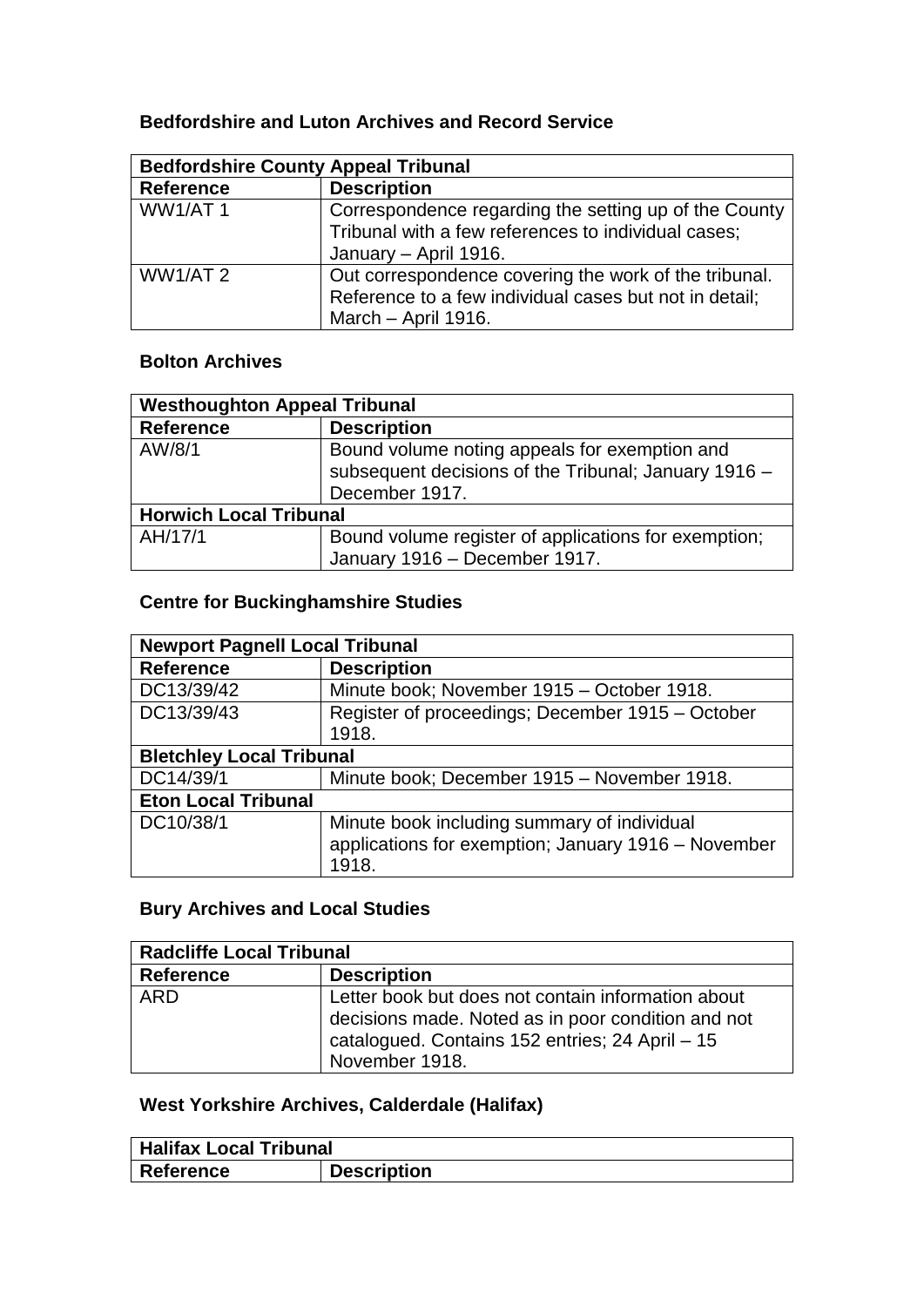| <b>CMT1/HXM:415</b>                  | Minutes, Volume 1; November 1915 - June 1916.         |  |
|--------------------------------------|-------------------------------------------------------|--|
| CMT1/HXM:416                         | Minutes, Volume 2; July 1916 - May 1918.              |  |
| <b>CMT1/HXM:417</b>                  | Minutes, Volume 3; May 1918 - January 1919.           |  |
| CMT1/2/2                             | Local Tribunal Committee minutes, 3 volumes; 1915-    |  |
|                                      | 1919.                                                 |  |
| <b>Hipperholme Local Tribunal</b>    |                                                       |  |
| <b>JB:51</b>                         | Applications for exemption including Local Government |  |
|                                      | Board circulars and notices of meetings; 1915-1919.   |  |
| Aire and Calder Navigation employees |                                                       |  |
| C299/1/2/5/30                        | Applications for exemption for employees of Aire and  |  |
|                                      | Calder Navigation heard at the Leeds Local Tribunal;  |  |
|                                      | March - April 1916.                                   |  |

## **National Library of Wales/Llyfrgell Genedlaethol Cymru, Aberystwyth**

| <b>Cardiganshire Appeal Tribunal</b> |                                                                                                                                                                                                                                                                                                                               |
|--------------------------------------|-------------------------------------------------------------------------------------------------------------------------------------------------------------------------------------------------------------------------------------------------------------------------------------------------------------------------------|
| <b>Reference</b>                     | <b>Description</b>                                                                                                                                                                                                                                                                                                            |
| GB 0210 CARWAR                       | Appeal case papers, official handbooks and circulars,<br>minutes, correspondence and letter books, register of<br>attendance, notebooks, applications for medical<br>examination and miscellaneous documents that<br>appear to have strayed from the office of Edgar Evans,<br>relating to electoral arrangements; 1916-1918. |

### **Cheshire Archives and Local Studies**

| <b>Hale Local Tribunal</b>         |                                                     |  |
|------------------------------------|-----------------------------------------------------|--|
| <b>Reference</b>                   | <b>Description</b>                                  |  |
| LUH 1/30/1-2                       | Minute books, 2 volumes including names of          |  |
|                                    | applicants and tribunal decisions; 1915-1918.       |  |
| <b>LUH 1/31</b>                    | Register, unbound sheets including decisions of the |  |
|                                    | tribunal; December 1915 - July 1918.                |  |
| <b>Macclesfield Local Tribunal</b> |                                                     |  |
| LBM/2515/53/1                      | Letter book indexed by name; 1915-1918.             |  |
| LBM/2515/53/2                      | Letter book indexed by name; 1918-1922.             |  |
| LBM/2703/43/2                      | Minutes of tribunal identified by case number only; |  |
|                                    | 1916-1918.                                          |  |

#### **Cornwall Record Office**

| <b>St Columb Major Local Tribunal</b> |                                 |  |
|---------------------------------------|---------------------------------|--|
| Reference                             | <b>Description</b>              |  |
| P36/7/10                              | 1 volume of minutes; 1915-1918. |  |
| <b>Phillack Local Tribunal</b>        |                                 |  |
| DCWP/179                              | 1 volume of minutes; 1916-1918. |  |

## **Cumbria Archives Centre, Carlisle**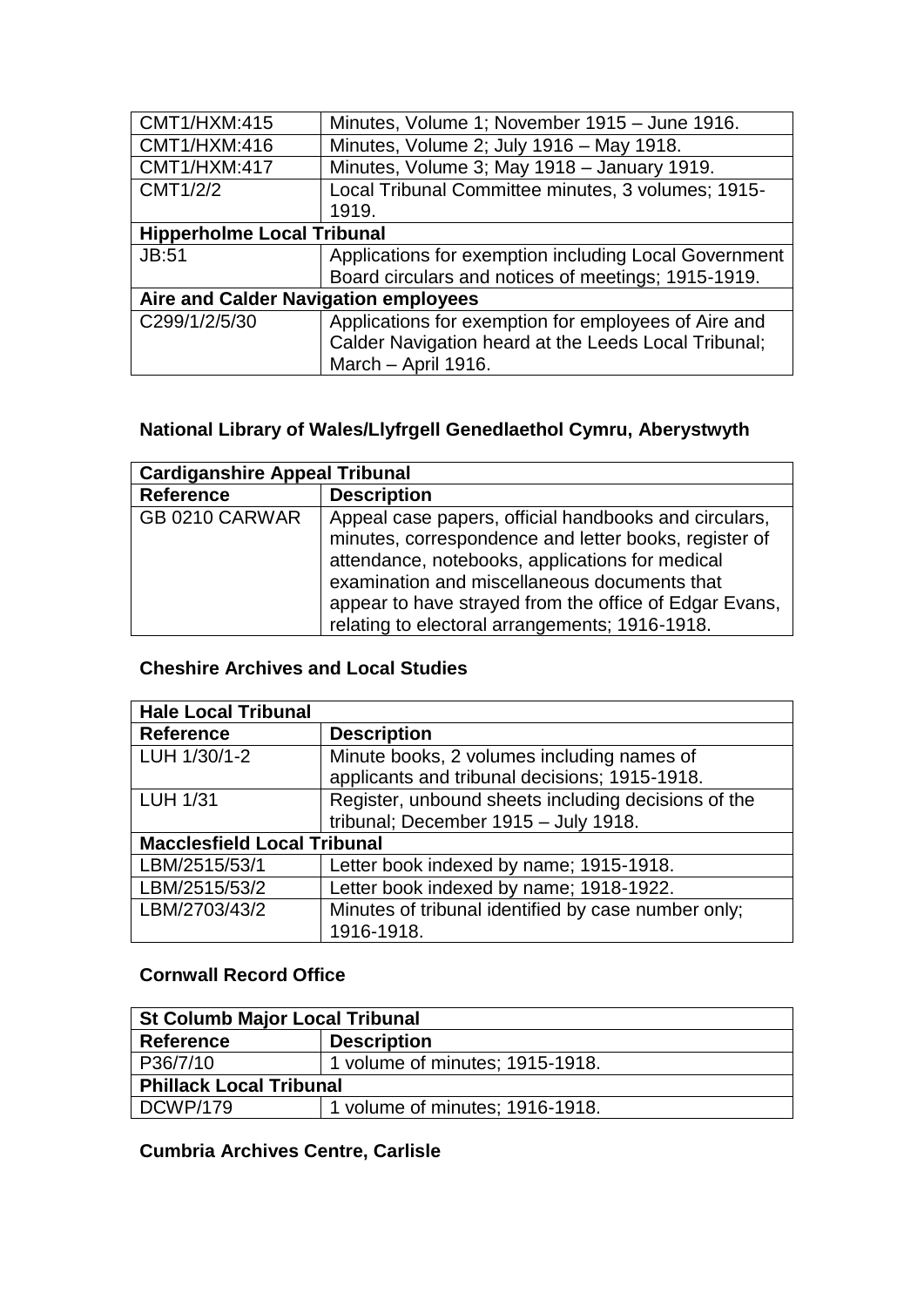| <b>Cumberland and Westmorland Appeal Tribunal</b> |                                                                                                                                                                |
|---------------------------------------------------|----------------------------------------------------------------------------------------------------------------------------------------------------------------|
| <b>Reference</b>                                  | <b>Description</b>                                                                                                                                             |
| CC26/1                                            | Circulars, regulations and instructions from Local<br>Government Board about implementing the Military<br>Service Act, 1916 at Local Tribunals; 1916-1918.     |
| CC26/2-15                                         | Hearings of special cases at Carlisle, Cockermouth,<br>Kendal and Whitehaven giving list of appeals, draft<br>minutes and case papers of named men; 1916-1918. |
| CC26/16                                           | List of men engaged in farming recommended for<br>exemption by the district committees of the War<br>Agricultural Executive Committee; 1917-1918.              |
| CC26/17                                           | Register of agricultural appeals heard by the<br>Cumberland and Westmorland Appeal Tribunal;<br>$[1918]$ .                                                     |
| CC26/18                                           | Register of appeals heard by the Cumberland and<br>Westmorland Apeal Tribunal; [1917].                                                                         |
| CC26/19                                           | Accounts detailing travelling expenses for members<br>attending the tribunal appeal hearings; 1916-1918.                                                       |
| CC26/20/1-5                                       | Lists of applicants and their employers engaged in<br>farming at various Poor Law Union districts; 1918.                                                       |
| CC26/21/1-5                                       | Applications by men engaged in farming in<br>Westmorland for exemption; 1918.                                                                                  |
| CC26/22                                           | Miscellaneous records including draft minutes of the<br>first meeting of the Cumberland, Westmorland and City<br>of Carlisle Appeal Tribunal; 1916-1917.       |

## **Cumbria Archive and Local Studies Centre, Whitehaven**

| Whitehaven Local Tribunal |                         |
|---------------------------|-------------------------|
| Reference                 | <b>Description</b>      |
| l SPUW/10                 | Minute book; 1915-1918. |

### **Devon Record Office**

| <b>Brixham Local Tribunal</b>    |                                                                          |  |
|----------------------------------|--------------------------------------------------------------------------|--|
| <b>Reference</b>                 | <b>Description</b>                                                       |  |
| R4582A-2/BZ/2                    | Minute book; 1915-1916.                                                  |  |
| R4582A-2/BZ/3                    | Minute book; 1917-1918.                                                  |  |
| R4582A/TZ/2                      | Torquay Municipal Borough minute book; 1916.                             |  |
| <b>Crediton Local Tribunal</b>   |                                                                          |  |
| 317 M D                          | File of typed details taken from applications for                        |  |
|                                  | exemption; 1916.                                                         |  |
| <b>Okehampton Local Tribunal</b> |                                                                          |  |
| 3248A/7/1                        | Applications for exemption; 1916-1917.                                   |  |
| <b>Culmstock Local Tribunal</b>  |                                                                          |  |
| 3591O/A/1                        | File of applications covering surnames A-L; 1916.                        |  |
| $3591 - 0$                       | File of application forms: 1916.                                         |  |
| <b>Devon Appeal Tribunal</b>     |                                                                          |  |
|                                  | 1262M/0/O/LD/151/12   Correspondence consisting of 2 letters from J.H.L. |  |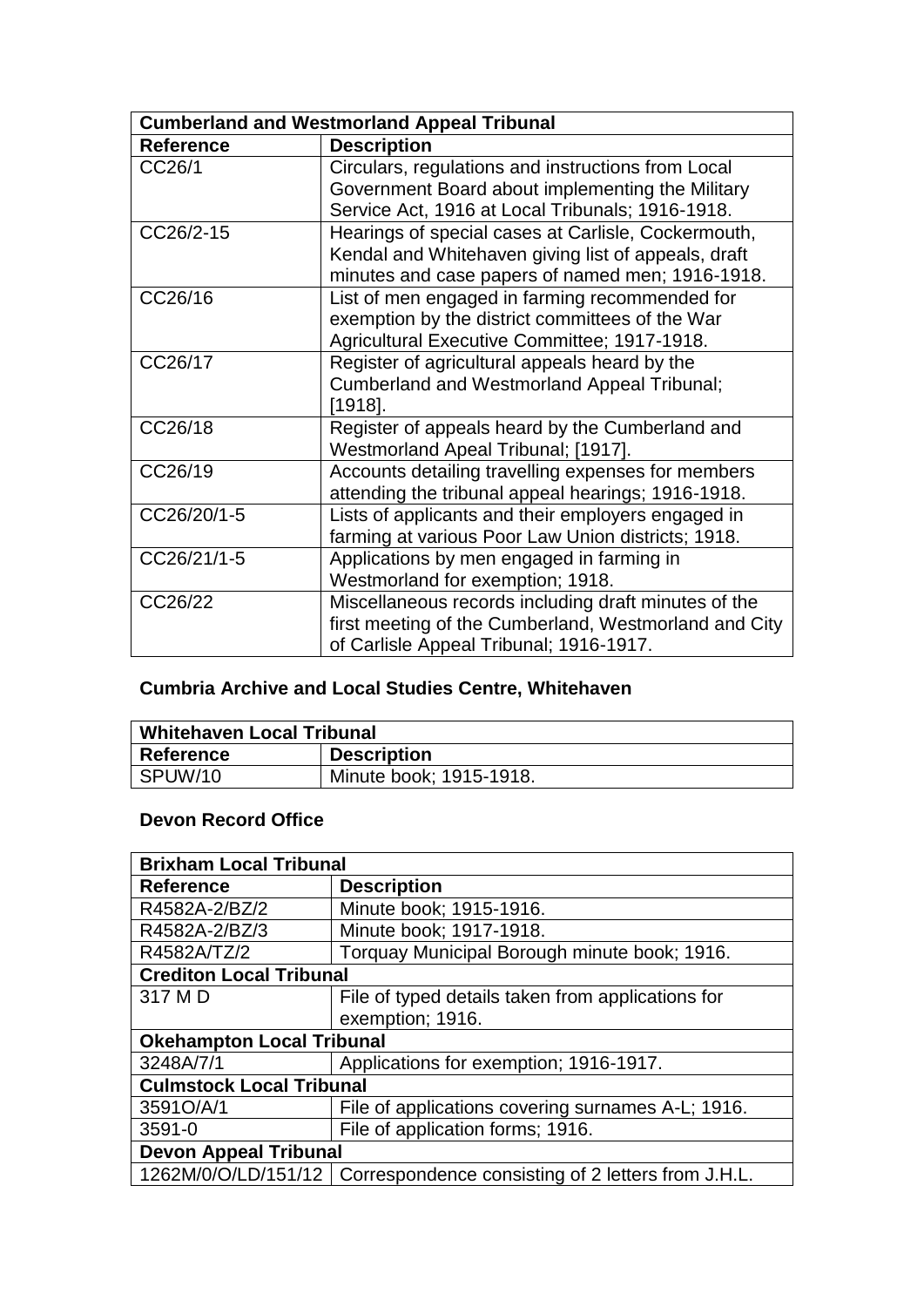| Brewer to Hugh N.G. Stuckley; January 1918.                             |
|-------------------------------------------------------------------------|
| 1262M/0/O/LD/151/21   Letter regarding the North Devon Appeal Tribunal; |
| May 1918.                                                               |

#### **Doncaster Archives**

| Tickhill Local Tribunal |                                                                                       |
|-------------------------|---------------------------------------------------------------------------------------|
| Reference               | <b>Description</b>                                                                    |
| DZ/MD55                 | Minutes including some government circulars and a<br>letter from the King; 1916-1918. |

#### **Dudley Archives and Local History Centre**

| <b>Coseley Local Tribunal</b> |                    |
|-------------------------------|--------------------|
| <b>Reference</b>              | <b>Description</b> |
| UDCC/A6/1                     | Minute book; 1916. |

## **Durham County Record Office**

| <b>Darlington Local Tribunal</b> |                                                                                                                                                   |
|----------------------------------|---------------------------------------------------------------------------------------------------------------------------------------------------|
| Reference                        | <b>Description</b>                                                                                                                                |
| Da/A 38/1/1                      | Minute book. Does not provide names of applicants<br>unless an issue with a decision. Largely statistical<br>based; December 1915 - October 1918. |

#### **East Riding and Local Studies Service**

| <b>Beverley Local Tribunal</b> |                                                                                               |
|--------------------------------|-----------------------------------------------------------------------------------------------|
| <b>Reference</b>               | <b>Description</b>                                                                            |
| BOBE/13/1/1                    | Letter book containing out letters of the Clerk to the<br>Local Tribunal, indexed; 1915-1918. |

#### **East Sussex Record Office**

| <b>East Sussex Appeal Tribunal</b> |                                                    |
|------------------------------------|----------------------------------------------------|
| <b>Reference</b>                   | <b>Description</b>                                 |
| $C/C/92/1-11$                      | Correspondence files; February 1916 - August 1917. |
| <b>Chailey Local Tribunal</b>      |                                                    |
| DL/D 119/1                         | Minutes of local tribunal; 1917-1918.              |
| <b>Rye Local Tribunal</b>          |                                                    |
| DAP/box 320/2                      | Minutes of local tribunal; 1916-1917.              |

#### **Essex Record Office**

| <b>Essex County Appeal Tribunal</b> |                                                |
|-------------------------------------|------------------------------------------------|
| <b>Reference</b>                    | <b>Description</b>                             |
| C/DC 14/5-12                        | Applications for Medical Re-Examination; 1918. |
| C/DC 14/13                          | Correspondence files; 1916-1919.               |
| <b>Chelmsford Local Tribunal</b>    |                                                |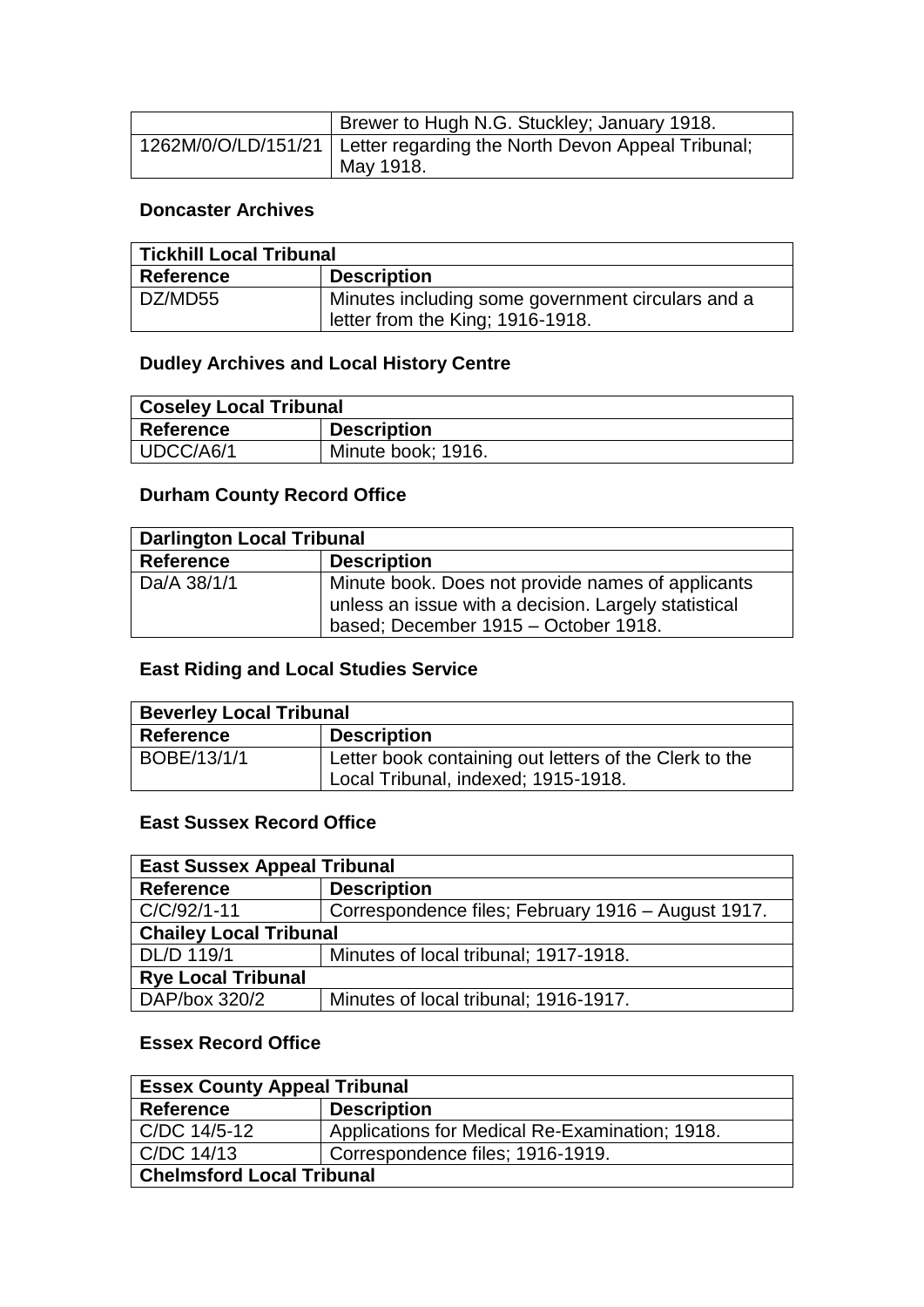| D/B 7 M3/2/1 | Minutes of local tribunal; 1915-1917. |
|--------------|---------------------------------------|
|              |                                       |

## **Glamorgan Archives**

| <b>Cardiff Local Tribunal</b> |                                                                            |
|-------------------------------|----------------------------------------------------------------------------|
| Reference                     | <b>Description</b>                                                         |
| RDC/C/1/34                    | Minute book including report of decisions; January<br>1916 – October 1918. |

### **Gloucestershire Archives**

| <b>Gloucester Appeal Tribunal</b> |                                                                                                                               |
|-----------------------------------|-------------------------------------------------------------------------------------------------------------------------------|
| <b>Reference</b>                  | <b>Description</b>                                                                                                            |
| D <sub>570</sub>                  | Papers, Tribunal Chairman's notebooks and register of<br>cases; 1916-1918.                                                    |
| D9125/2/251                       | Letters to Sir Francis Hyett with reference to his                                                                            |
|                                   | appointment to the County Appeal Tribunal; 1916.                                                                              |
| <b>Gloucester Local Tribunals</b> |                                                                                                                               |
| D1340/C3/21                       | Transcripts of proceedings held at local tribunals in<br>Gloucester for Conscientious Objection cases; March -<br>April 1916. |
| <b>Thornbury Local Tribunal</b>   |                                                                                                                               |
| D <sub>1578</sub>                 | Applications for exemption; 1916-1918.                                                                                        |

#### **Gwent Archives**

| <b>Miscellaneous Tribunal papers</b> |                                                                                                                                                         |  |
|--------------------------------------|---------------------------------------------------------------------------------------------------------------------------------------------------------|--|
| <b>Reference</b>                     | <b>Description</b>                                                                                                                                      |  |
| D4379/1-52                           | Applications for exemption relating to cases heard at<br>Aberbargoed, Cwmbran, Llantarnam, Newport,<br>Pontnewydd and County Apeal Tribunal; 1916-1918. |  |
| D4279/53                             | Newspaper cuttings relating to Tribunal hearings;<br>1916-1918.                                                                                         |  |
| <b>Chepstow Local Tribunal</b>       |                                                                                                                                                         |  |
| CSWBGC/M5/71                         | Minute book including decisions of tribunal; 1916-1918.                                                                                                 |  |
| <b>Brynmawr Local Tribunal</b>       |                                                                                                                                                         |  |
| A320/C/320                           | Register of cases heard including decisions made;<br>1916-1918.                                                                                         |  |
| A320/C/321-339                       | Case papers of applications for exemption; 1916-1918.                                                                                                   |  |

## **Hampshire Archives and Local Studies**

| <b>Winchester Local Tribunal</b> |                                                     |
|----------------------------------|-----------------------------------------------------|
| <b>Reference</b>                 | <b>Description</b>                                  |
| W/B5/37/1                        | Indexed minute book; December 1915 - September      |
|                                  | 1919.                                               |
| W/C1/2/19-19                     | Winchester Clerks' letter books; 1916-1918.         |
| <b>Lymington Local Tribunal</b>  |                                                     |
| 27M74/DBC91                      | Minutes of local tribunal; June 1917 – August 1918. |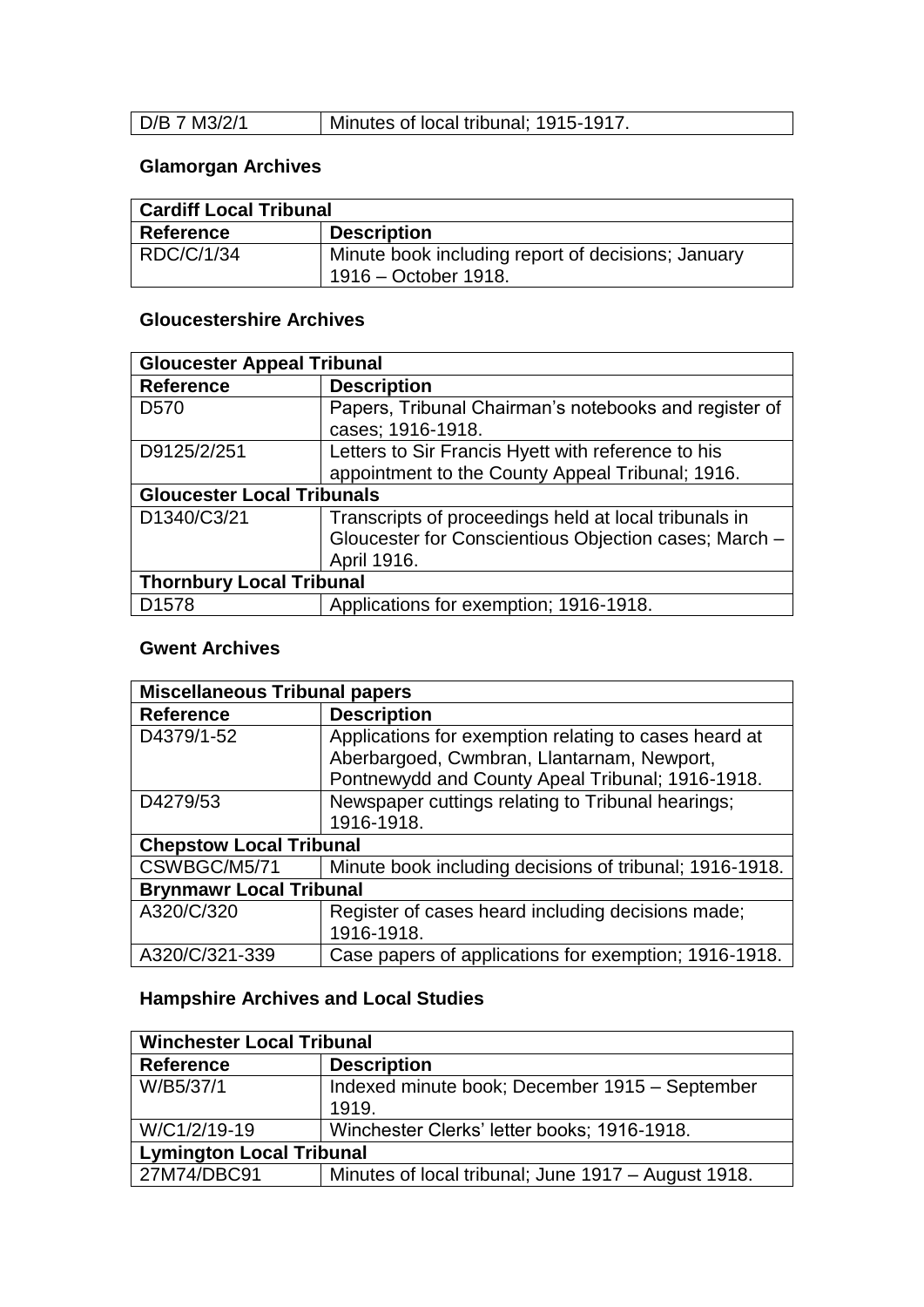| <b>Romsey Local Tribunal</b> |                                                        |
|------------------------------|--------------------------------------------------------|
| 97M81/17/4                   | Record of local tribunal; January 1916.                |
| 4M92/N25/9                   | Papers relating to appeal of A Cole, Blacksmith of     |
|                              | Romsey; 1918.                                          |
| 4M92/U3/3/3                  | Applications for exemption stating name, age, address, |
|                              | occupation and tribunal decision; 1916.                |
| 4M92/U3/3/4                  | Exercise book of Romsey Town Clerk listing names       |
|                              | and addresses of Romsey men by street; November -      |
|                              | December 1915.                                         |
| 4M92/U7/5/7                  | Register of cases; 1916-1918.                          |
| 4M92/U7/5/8                  | Register of proceedings giving names, occupations,     |
|                              | addresses, employer details, nature of application and |
|                              | decision; 1916-1917.                                   |

## **Isle of Wight Record Office**

| <b>Ryde Local Tribunal</b> |                                                                                                                                                                                                                          |
|----------------------------|--------------------------------------------------------------------------------------------------------------------------------------------------------------------------------------------------------------------------|
| Reference                  | <b>Description</b>                                                                                                                                                                                                       |
| DC3/229/1                  | Register of cases listing 828 cases including name,<br>address, occupation, age, decision and date of tribunal<br>hearing. Also details of appeal hearing, where an<br>appeal took place; February 1916 - November 1918. |

## **Lancashire Record Office**

| <b>Lancashire Appeal Tribunal</b>      |                                                                                                                                                                                                                                             |  |
|----------------------------------------|---------------------------------------------------------------------------------------------------------------------------------------------------------------------------------------------------------------------------------------------|--|
| <b>Reference</b>                       | <b>Description</b>                                                                                                                                                                                                                          |  |
| TA <sub>1</sub>                        | Miscellaneous documentation regarding the working of<br>the County Appeal Tribunal including clarifications and<br>examples of arriving a t tribunal decisions and<br>questions to be asked in conscientious objection<br>cases; 1914-1917. |  |
| <b>Oldham Local Tribunal</b>           |                                                                                                                                                                                                                                             |  |
| DDX 920/4                              | Notice of hearing for Fred Berry; March 1918.                                                                                                                                                                                               |  |
| <b>Fylde Local Tribunal</b>            |                                                                                                                                                                                                                                             |  |
| DDX1059/2                              | Exemption certificates issued to William and Richard<br>Moore of Peel Hill Farm; March 1916.                                                                                                                                                |  |
| <b>Burnley Local Tribunal</b>          |                                                                                                                                                                                                                                             |  |
| DDX1101/80                             | Folders containing appeal papers for 28 cases heard<br>at the local tribunal; 1916-1918.                                                                                                                                                    |  |
| <b>Lancaster Local Tribunal</b>        |                                                                                                                                                                                                                                             |  |
| MBLA Acc 826 Box<br>126                | Letter book; 1917-1918.                                                                                                                                                                                                                     |  |
| <b>Preston Local Tribunal</b>          |                                                                                                                                                                                                                                             |  |
| <b>RDP 20/4</b>                        | Minute book; January 1916 - October 1918.                                                                                                                                                                                                   |  |
| <b>Adlington Local Tribunal</b>        |                                                                                                                                                                                                                                             |  |
| UDAD/5/4                               | Minutes of local tribunal; November 1915 - October<br>1918.                                                                                                                                                                                 |  |
| <b>Clayton-Le-Moors Local Tribunal</b> |                                                                                                                                                                                                                                             |  |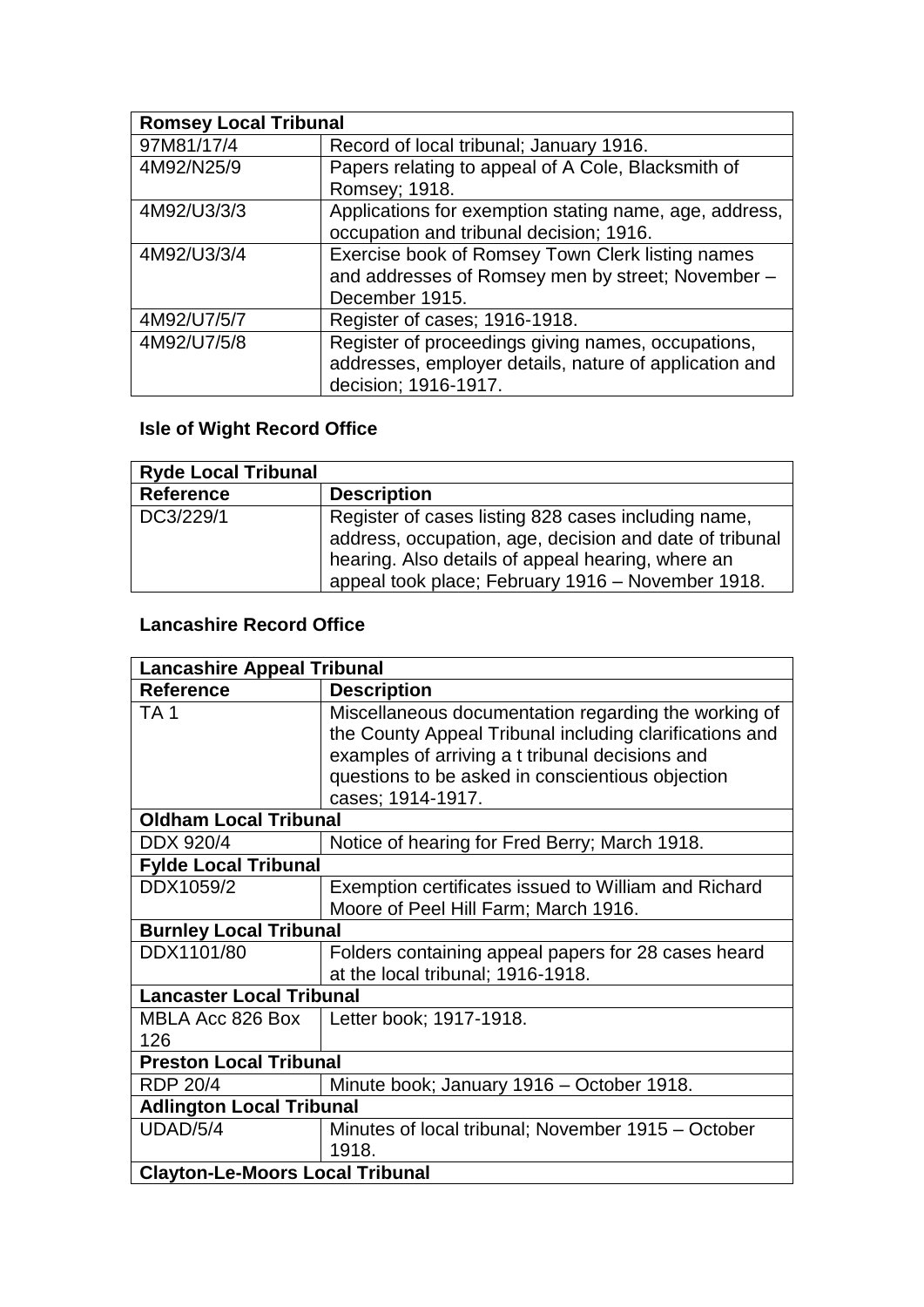| <b>UDCL/53/1</b>                         | Minutes of local tribunal; December 1915 – October<br>1918. |  |
|------------------------------------------|-------------------------------------------------------------|--|
| <b>UDCL/53/2</b>                         | Letter book; October 1918.                                  |  |
| <b>Formby Local Tribunal</b>             |                                                             |  |
| <b>UDFQ/2/22/3</b>                       | Minute book; November 1915 - October 1918.                  |  |
| <b>Thornton Cleveleys Local Tribunal</b> |                                                             |  |
| <b>UDTh/2/13</b>                         | Minutes of local tribunal; November 1915 – October          |  |
|                                          | 1918.                                                       |  |
| <b>UDTh/3/23</b>                         | Letter book; December 1915 - October 1918.                  |  |

## **Record Office for Leicestershire, Leicester and Rutland**

| <b>Hinckley Local Tribunal</b> |                                                     |
|--------------------------------|-----------------------------------------------------|
| <b>Reference</b>               | <b>Description</b>                                  |
| DE5126/256-261                 | Register of cases, 6 volumes; 1916-1918.            |
| DE5126/262-265                 | Lists of applications; 1916-1918.                   |
| DE5126/266                     | Minutes of the local tribunal; 1916-1918.           |
| DE5126/267                     | Notices of decisions of appeal tribunal; 1916-1918. |
| DE5126/268                     | Correspondence and papers regarding appeal cases;   |
|                                | 1916.                                               |
| DE5126/269-270                 | Applications for exemption; 1918.                   |

## **Hertfordshire Archives**

| <b>South Mimms Local Tribunal</b>    |                                                        |
|--------------------------------------|--------------------------------------------------------|
| <b>Reference</b>                     | <b>Description</b>                                     |
| Off Acc 717                          | Brief description of each case including Agricultural  |
|                                      | committee minutes; February 1916 - June 1918.          |
| <b>St Albans Local Tribunal</b>      |                                                        |
| Off Acc 1162/1813-                   | Register of cases plus papers for Attested men; 1916-  |
| 1815                                 | 1918.                                                  |
| Off Acc 1162/1816                    | Certificates and letters of exemption; February 1916 - |
|                                      | <b>July 1918.</b>                                      |
| Off Acc 1162/865                     | Minutes of local tribunal detailing names and          |
|                                      | outcomes; [1916-1918].                                 |
| Off Acc 1162/2960                    | Lord Derby recruiting scheme, advice for canvassers;   |
|                                      | $[1915]$ .                                             |
| <b>Berkhamsted Local Tribunal</b>    |                                                        |
| <b>UDC4/68/1</b>                     | Local Tribunal riles and regulations including poster  |
|                                      | and reserved occupations list; [1916-1918]             |
| UDC4/68/2-3                          | List of cases including name and employer. Also        |
|                                      | information on substitution of men by women in the     |
|                                      | workplace; [1916-1918].                                |
| <b>Baldock Local Tribunal</b>        |                                                        |
| Off Acc 1417/27                      | Minute book; 1916-1918.                                |
| <b>Hertfordshire Appeal Tribunal</b> |                                                        |
| Acc 436 box 28                       | Appeal by the Military Representative against the case |
| (15c)                                | of Arthur Freeman Holden; 1917.                        |
| <b>HCC7/14</b>                       | Minutes of the Hertfordshire County Council Finance    |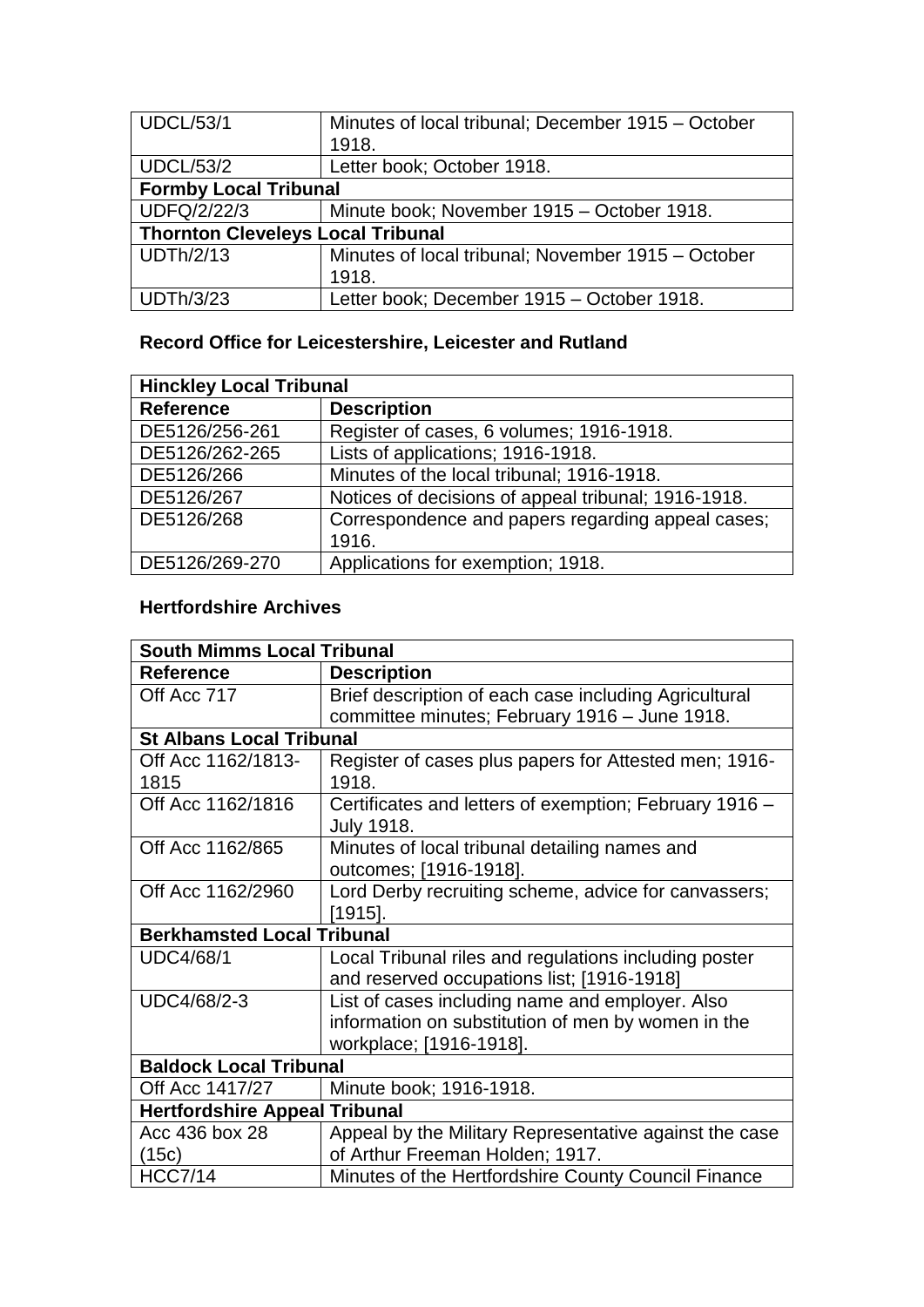|                                      | and General Purpose Committee including papers of<br>setting up the County Appeal Tribunal; 1916.                                                                             |
|--------------------------------------|-------------------------------------------------------------------------------------------------------------------------------------------------------------------------------|
| DE/FJO/A19-22                        | Files relating to appeals made to the Appeal Tribunal<br>and Hitchin Local Tribunal on grounds of business and<br>conscience, specifically Frederick Osborn; [1916-<br>1918]. |
| DE/L/B559                            | Appeal by Gordon William Seabrook regarding medical<br>grading; 1918.                                                                                                         |
| <b>Tring Local Tribunal</b>          |                                                                                                                                                                               |
| DE/X120/Z1                           | Minutes of local tribunal specifically regarding<br>nominating officers and canvassers for Lord Derby<br>recruitment scheme; 1915-1916.                                       |
| <b>Miscellaneous Tribunal papers</b> |                                                                                                                                                                               |
| NQ2/11A/1                            | Local and national newspaper cuttings relating to<br>conscientious objection cases; 1916-1918.                                                                                |

## **Lincolnshire Record Office**

| <b>Grantham Local Tribunal</b>       |                                                           |  |
|--------------------------------------|-----------------------------------------------------------|--|
| <b>Reference</b>                     | <b>Description</b>                                        |  |
| Grantham                             | Correspondence regarding the setting up of the Local      |  |
| Borough/14/1-2                       | Tribunal; February 1916.                                  |  |
| Grantham                             | Printed instructions, circulars and forms relating to the |  |
| Borough/14/3                         | setting up of local tribunals; 1915-1916.                 |  |
| Grantham                             | Register of cases providing names, occupation,            |  |
| Borough/14/4-5                       | address, employer details, nature of application, and     |  |
|                                      | decision of tribunal; December 1915 - November            |  |
|                                      | 1918.                                                     |  |
| <b>Market Rasen Local Tribunal</b>   |                                                           |  |
| 4-BM/9/5                             | Files regarding the Local Tribunal including register of  |  |
|                                      | cases; 1916-1919.                                         |  |
| <b>Gainsborough Local Tribunal</b>   |                                                           |  |
| Gainsborough UDC                     | Minute book including newspaper cuttings and details      |  |
|                                      | of cases heard; 1915-1917.                                |  |
| <b>Bourne Local Tribunal</b>         |                                                           |  |
| 9-ANC/9/4/9                          | Register of cases including name, address, occupation     |  |
|                                      | and tribunal decisions; 1916-1918.                        |  |
| <b>Miscellaneous Tribunal papers</b> |                                                           |  |
| THOR/13/6/15                         | Directory of local tribunals covering most of             |  |
|                                      | Lincolnshire including names and addresses of clerks      |  |
|                                      | and of the military representatives; [1914-1918].         |  |
| <b>LLHS/8/2</b>                      | Papers relating to wartime recruitment including          |  |
|                                      | tribunals at Spilsby, Sibsey, Horncastle, and             |  |
|                                      | Skegness; 1914-1918.                                      |  |
| <b>SOC FR/227</b>                    | Compilation of newspaper cuttings regarding               |  |
|                                      | conscription including notes of conscientious objection   |  |
|                                      | cases at the Lincoln Tribunal; 1916-1918.                 |  |

# **London Metropolitan Archives**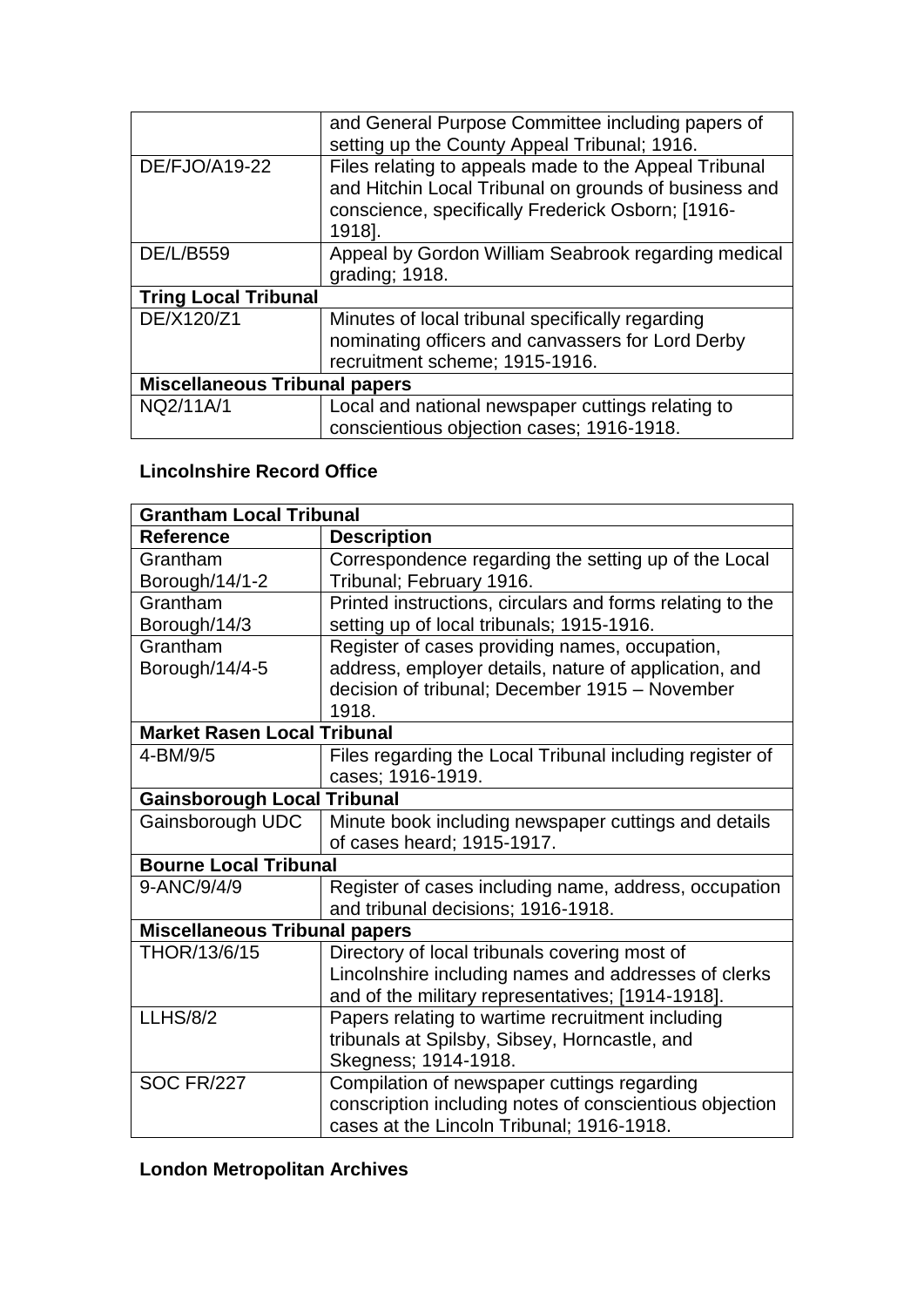| <b>County of London Appeal Tribunal</b> |                                            |
|-----------------------------------------|--------------------------------------------|
| <b>Reference</b>                        | <b>Description</b>                         |
| $\vert$ CUB/243                         | Minutes of the Appeal Tribunal; 1916-1918. |
| $\vert$ CUB/244                         | Staff register; 1916-1918.                 |

## **Greater Manchester County Record Office with Manchester Archives**

| <b>Disley Local Tribunal</b>         |                                                         |
|--------------------------------------|---------------------------------------------------------|
| <b>Reference</b>                     | <b>Description</b>                                      |
| GB127.MISC/1171                      | Various papers relating to National Registration,       |
|                                      | Defence of the Realm, and letters regarding tribunal    |
|                                      | cases; [1914-1918]                                      |
| <b>Miscellaneous Tribunal papers</b> |                                                         |
| M284                                 | Correspondence, circulars and notices of hearings       |
|                                      | including letters to tribunals regarding local recruits |
|                                      | and specifically conscientious objectors; 1916-1918.    |

### **Hillingdon Local Studies and Museum Service**

| <b>Yiewsley Local Tribunal</b> |                                         |
|--------------------------------|-----------------------------------------|
| <b>Reference</b>               | <b>Description</b>                      |
| O/YWD/5/12                     | Proceedings of the tribunal; 1915-1918. |
| <b>Hayes Local Tribunal</b>    |                                         |
| $\big $ O/HU/7/9               | Proceedings of the tribunal, 1915-1918. |

### **Norfolk Record Office**

| <b>Norwich Local Tribunal</b>        |                                                        |  |
|--------------------------------------|--------------------------------------------------------|--|
| <b>Reference</b>                     | <b>Description</b>                                     |  |
| N/TC 28/31                           | Minutes of local tribunal; December 1915 – November    |  |
|                                      | 1918.                                                  |  |
| <b>Thetford Local Tribunal</b>       |                                                        |  |
| <b>T/TC 2/10</b>                     | Local Tribunal papers; January 1916 – October 1918.    |  |
| <b>Great Yarmouth Local Tribunal</b> |                                                        |  |
| T/TC 90/122                          | Local Tribunal papers including minute books,          |  |
|                                      | registers of certificates issued and register of cases |  |
|                                      | giving names, addresses, occupations and tribunal      |  |
|                                      | decisions; 1916-1919.                                  |  |

## **North Yorkshire County Record Office**

| North Riding of Yorkshire Appeal Tribunal |                           |  |
|-------------------------------------------|---------------------------|--|
| <b>Reference</b>                          | <b>Description</b>        |  |
| NRCC/CL                                   | Case papers; [1916-1918]. |  |
| <b>Scarborough Local Tribunal</b>         |                           |  |
| <b>DC/SCB II 1/19/5</b>                   | Minute book; 1916.        |  |
| <b>Knaresborough Local Tribunal</b>       |                           |  |
| DC/KNU I 2/5                              | Minute book; 1916-1918.   |  |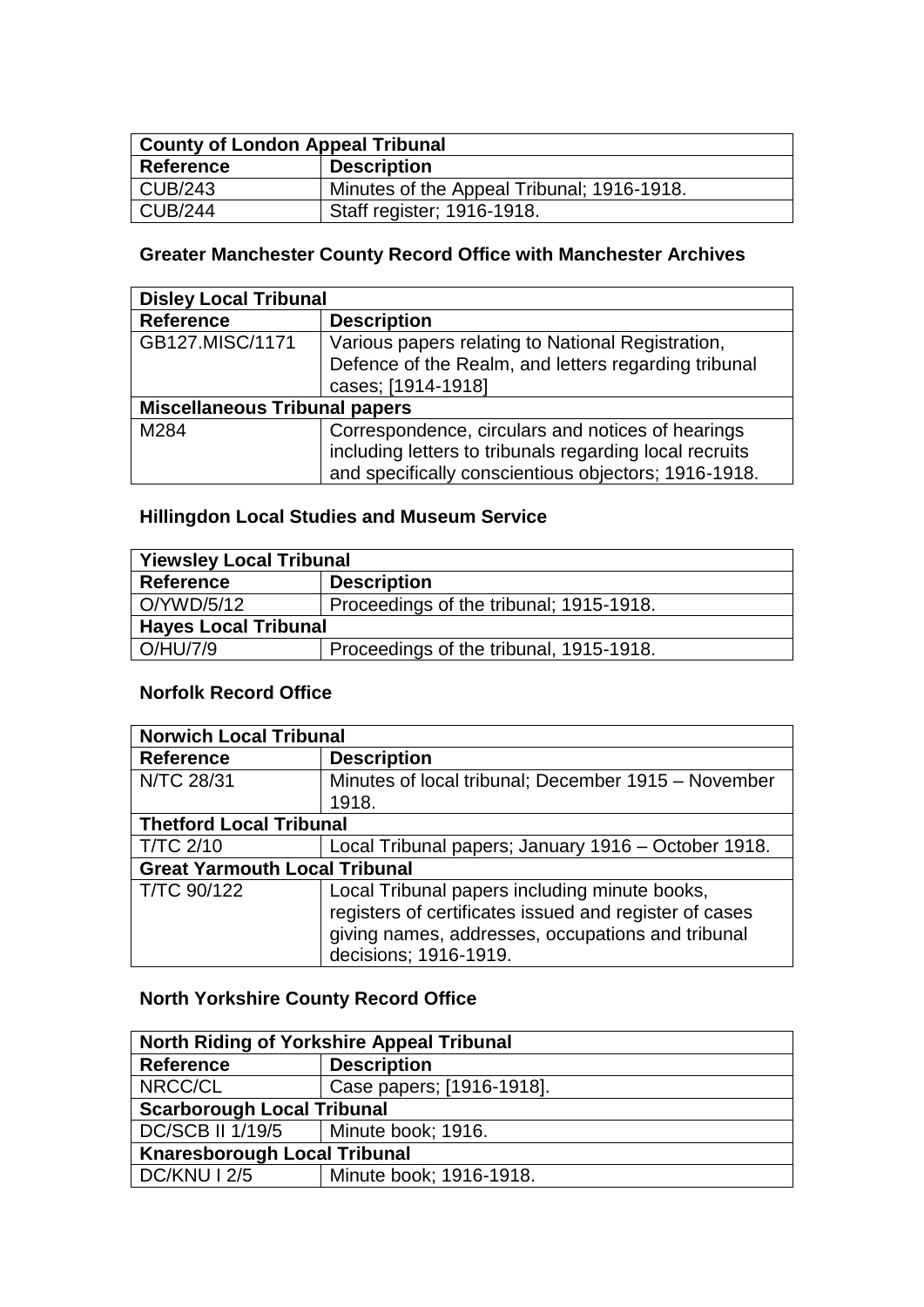| <b>Aysgarth Local Tribunal</b> |                                |  |
|--------------------------------|--------------------------------|--|
| DC/AYS VIII/1                  | Minute book; 1916-1918.        |  |
| DC/AYS VIII/2                  | Register of proceedings; 1916. |  |
| DC/AYS VIII/3                  | Register of cases; 1916.       |  |

## **Northamptonshire Record Office**

| <b>Northamptonshire Appeal Tribunal</b> |                                                                                                                                           |
|-----------------------------------------|-------------------------------------------------------------------------------------------------------------------------------------------|
| <b>Reference</b>                        | <b>Description</b>                                                                                                                        |
| $X180 - X196$                           | Case papers arranged by case number, $1 - 11153$ ;<br>December 1915 - October 1918.                                                       |
| X197                                    | Working notes of the Appeal Tribunal meetings; 1916-<br>1918.                                                                             |
| X198                                    | Boot trade appeal case papers, 2307-7901 (broken<br>sequence); [1916-1918].                                                               |
| X199                                    | Adjourned cases, 8789-11102; agricultural cases,<br>3915-9004; War Agricultural Committee certificates;<br>and correspondence; 1917-1918. |
| X200                                    | Appeals Tribunal lists; 1916-1917.                                                                                                        |
| $X201 - X203$                           | Boot trade appeals; 1917-1918.                                                                                                            |
| X204                                    | Appellants lists; [1916-1918].                                                                                                            |
| X205                                    | Summary appeal sheets and register books; 1916-<br>1918.                                                                                  |

## **Northumberland Archives**

| <b>Ashington Local Tribunal</b> |                                                       |
|---------------------------------|-------------------------------------------------------|
| <b>Reference</b>                | <b>Description</b>                                    |
| NRO 2637/Box 3                  | Three notebooks listing the names and personal        |
|                                 | information of men interviewed by the Tribunal; 1917. |
| NRO 551/31                      | Register of cases; 1916-1918.                         |

## **Oxfordshire History Centre**

| <b>Oxford Local Tribunal</b> |                                                                                                                  |
|------------------------------|------------------------------------------------------------------------------------------------------------------|
| <b>Reference</b>             | <b>Description</b>                                                                                               |
| OCA/JJ.3.15 (Ac<br>48/1999)  | Minute book including name, address, occupation and<br>outcome of cases heard; December 1917 - November<br>1918. |
| $\vert$ OCA/Crypt/A.9.4      | Chairman's Papers including some details of cases<br>heard as well as administrative documents; 1916-<br>1918.   |

## **Pembrokeshire Archives**

| <b>Kidwelly Local Tribunal</b> |                                                                                                            |
|--------------------------------|------------------------------------------------------------------------------------------------------------|
| <b>Reference</b>               | <b>Description</b>                                                                                         |
| D-LJ/933-944                   | Records of Kidwelly Local Tribunal, including minute<br>book, register of claims, notices of decisions and |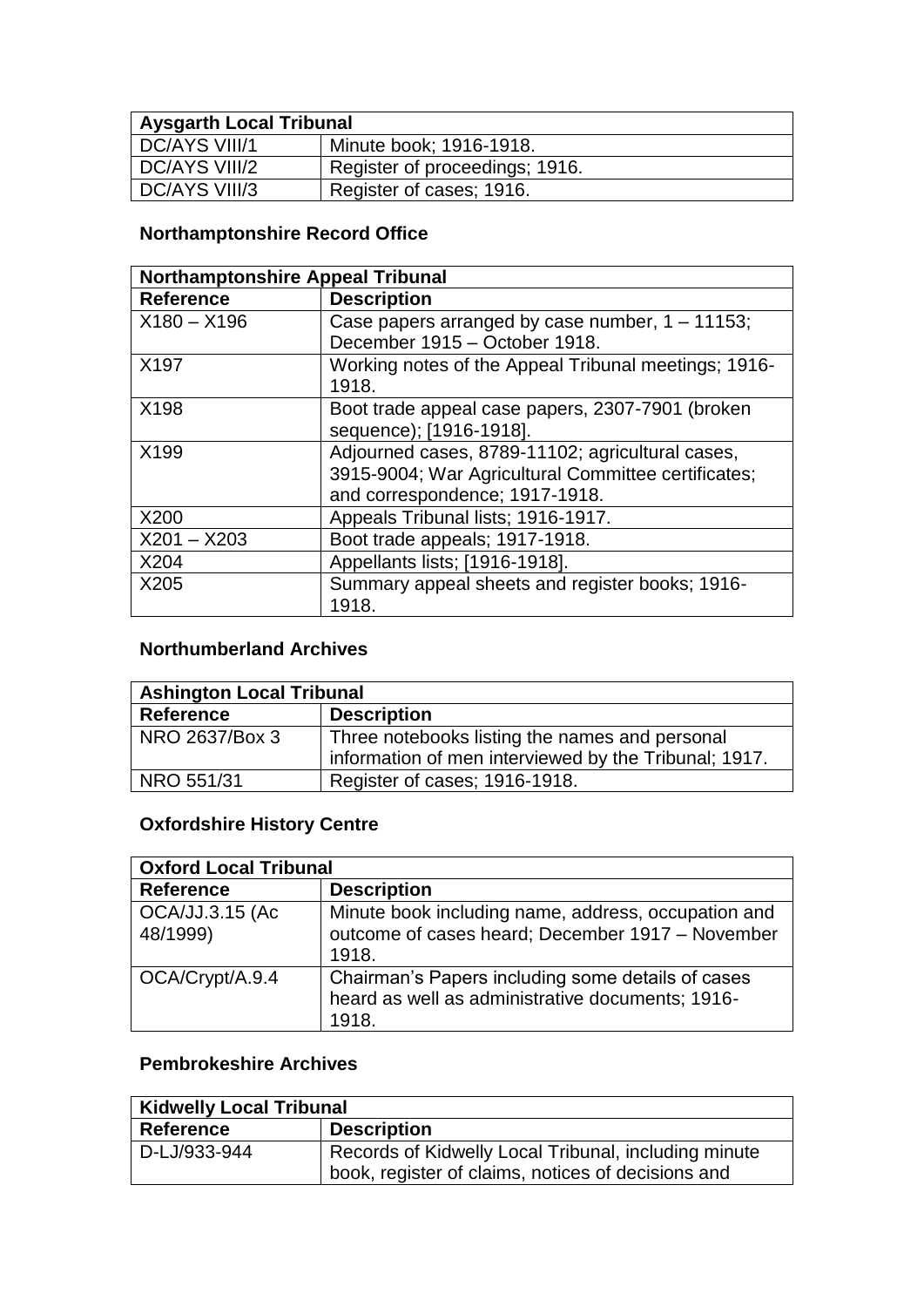|                                      | correspondence; 1915-1918.                                                                         |
|--------------------------------------|----------------------------------------------------------------------------------------------------|
| <b>Miscellaneous Tribunal papers</b> |                                                                                                    |
| D-LJ/945                             | Records relating to tribunals in Narberth including<br>correspondence from claimants; [1916-1918]. |

## **Portsmouth History Centre**

| <b>Portsmouth Local Tribunal</b> |                                                                                                                                                                                                                                                     |
|----------------------------------|-----------------------------------------------------------------------------------------------------------------------------------------------------------------------------------------------------------------------------------------------------|
| <b>Reference</b>                 | <b>Description</b>                                                                                                                                                                                                                                  |
| DC/45/1                          | Exemption registers, including Attested Men,<br>Unattested Men, Re-Examination cases, and Reviews;<br>$[1916-1918]$ .                                                                                                                               |
| DC/45/2                          | Minutes of local tribunal; February 1916 – November<br>1918.                                                                                                                                                                                        |
| DC/45/3                          | Correspondence with Central Government, Local<br>Government, Government Boards, Earl of Derby, Local<br>Recruiting committees and other local tribunals. Also<br>forms, instructions and regulations as well as<br>newspaper cuttings; [1915-1918]. |

### **Sheffield Archives**

| Wath upon Dearne Local Tribunal |                                             |
|---------------------------------|---------------------------------------------|
| <b>Reference</b>                | <b>Description</b>                          |
| NP 493                          | Register of cases and decisions; 1915-1918. |

### **Shropshire Archives**

| <b>Church Stretton Local Tribunal</b> |                                                    |  |
|---------------------------------------|----------------------------------------------------|--|
| <b>Reference</b>                      | <b>Description</b>                                 |  |
| XDA 18/224/35                         | Appeal Tribunals; 1919.                            |  |
| XDA 18/224/76                         | Revised list of Appeal Tribunals; 1920.            |  |
| <b>Wellington Local Tribunal</b>      |                                                    |  |
| XDA 13/135/59                         | Circulars listing exemption categories; 1916-1918. |  |
| XDA 13/135/60                         | Applications for exemption; 1916-1917.             |  |
| XDA 13/226/1                          | Register of cases; 1916-1918.                      |  |
| <b>Miscellaneous Tribunal papers</b>  |                                                    |  |
| X552/9/1/3/8                          | Tribunal related forms; 1916.                      |  |

### **Lichfield Record Office, Staffordshire**

| <b>Lichfield Local Tribunal</b>             |                                                                                                                                   |
|---------------------------------------------|-----------------------------------------------------------------------------------------------------------------------------------|
| <b>Reference</b>                            | <b>Description</b>                                                                                                                |
| D1154/M/3                                   | Minutes of local tribunal including case number, name<br>and decision. Also loose Local Government Board<br>circulars; 1917-1918. |
| D <sub>156</sub> /15                        | Letter book including name index, names, addresses<br>and occupations; February - August 1916.                                    |
| Derbyshire and Repton Rural Appeal Tribunal |                                                                                                                                   |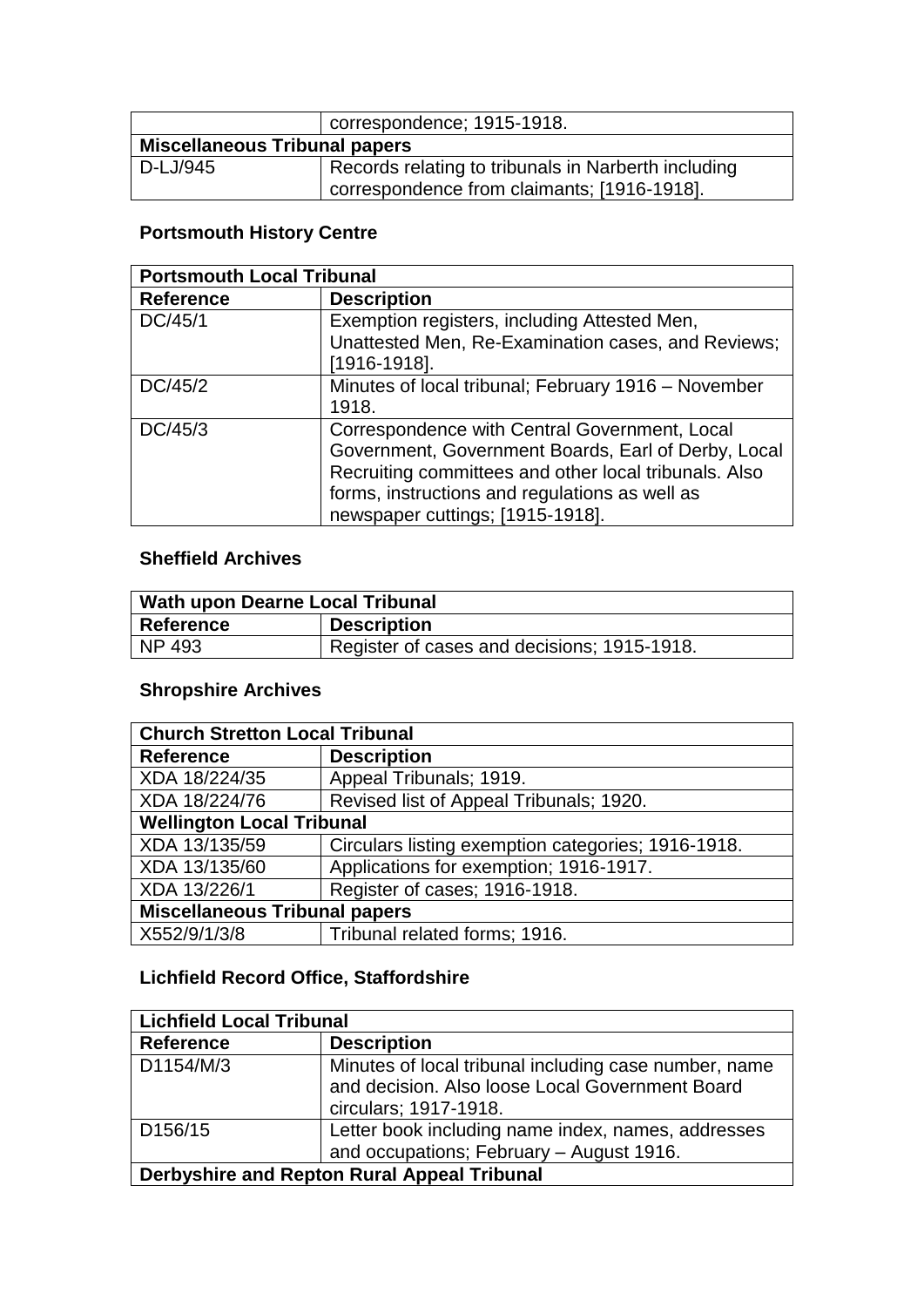| D23/2/8/38                            | Correspondence regarding exemption for men<br>employed at sewage farm; 1916-1917.                               |
|---------------------------------------|-----------------------------------------------------------------------------------------------------------------|
| <b>Burton on Trent Local Tribunal</b> |                                                                                                                 |
| D23/4/3/15-22                         | Register of cases including name, address,<br>occupation, employer details and tribunal decision;<br>1916-1918. |

## **Somerset Heritage Centre**

| <b>Somerset County Appeal Tribunal</b>  |                                                                  |  |
|-----------------------------------------|------------------------------------------------------------------|--|
| <b>Reference</b>                        | <b>Description</b>                                               |  |
| DD/S/CL/1                               | Register of cases including name, age and outcome;<br>1916-1918. |  |
| DD/S/CL/2                               | Register of cases including name, age and outcome;               |  |
|                                         | 1916-1918.                                                       |  |
| C/EW/1                                  | Taunton Section register, including name, address,               |  |
|                                         | age and outcome; 1916-1918.                                      |  |
| C/EW/2                                  | Bath Section register, including name, address, age              |  |
|                                         | and outcome; 1916-1918.                                          |  |
| <b>Wellington Local Tribunal</b>        |                                                                  |  |
| D\R\wel/40/3-5                          | Applications for exemption; 1916-1918.                           |  |
| D\R\wel/40/1-2                          | Minute books; 1915-1918.                                         |  |
| <b>Weston Super Mare Local Tribunal</b> |                                                                  |  |
| D\B\wsm/33/1                            | Minute book; 1916-1918.                                          |  |

### **Staffordshire Record Office, Stafford**

| <b>Mid Staffordshire County Appeal Tribunal</b> |                                                         |
|-------------------------------------------------|---------------------------------------------------------|
| <b>Reference</b>                                | <b>Description</b>                                      |
| C/C/M                                           | Case papers, register of cases, and register of medical |
|                                                 | re-examination cases; [1915-1918].                      |
| <b>Stafford Local Tribunal</b>                  |                                                         |
| D1323/P/3/1/1-4                                 | Minute books including name, employer details and       |
|                                                 | tribunal decision. Also note books and tribunal panel   |
|                                                 | attendance books; 1915-1918.                            |
| D1323/P/3/1-5                                   | Circulars and Government instructions to Tribunals;     |
|                                                 | 1916-1918.                                              |
| <b>Gnosall Local Tribunal</b>                   |                                                         |
| D3040/1/4                                       | Minute book; 1915-1918.                                 |
| <b>Leek Local Tribunals</b>                     |                                                         |
| D3359/64                                        | Records specific to legal firm Challinor and Shaw who   |
|                                                 | represented some applicants in their cases before the   |
|                                                 | Leek Urban Tribunal, the Leek Rural Tribunal and        |
|                                                 | before the North Staffordshire Appeal Tribunal in       |
|                                                 | Stoke; 1917-1918.                                       |
| <b>Stourbridge Local Tribunal</b>               |                                                         |
| D585/1/9/4-5                                    | Register of cases; [1916-1918].                         |
| D585/1/9/6                                      | Case papers of appeal applications; [1916-1918].        |
| D585/1/9//7-8                                   | Register of proceedings of local tribunal; [1916-1918]. |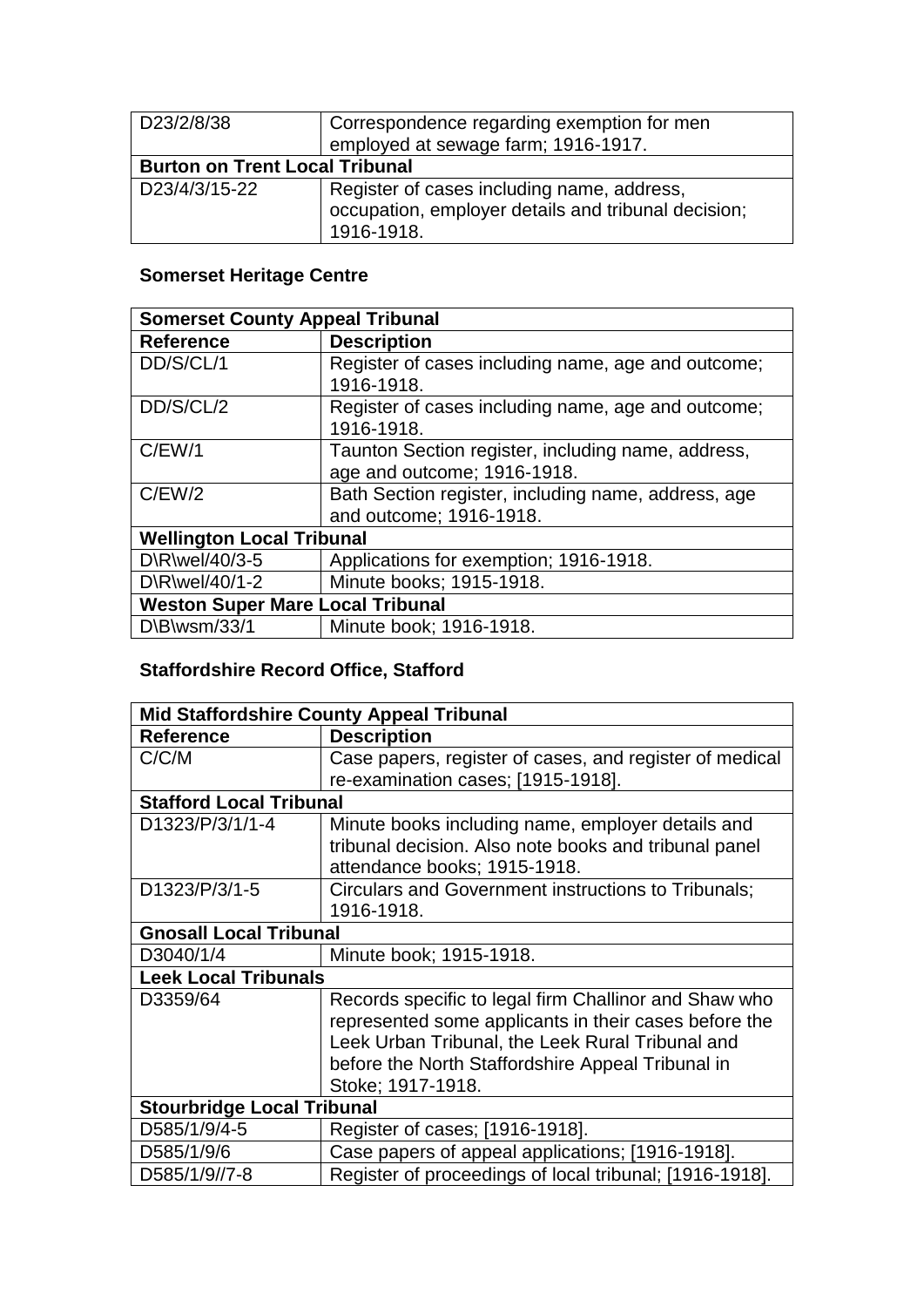| <b>Biddulph Local Tribunal</b> |                                      |
|--------------------------------|--------------------------------------|
| D1448/1/197                    | Local tribunal meeting papers; 1916. |

## **Kent History Centre and Library, Maidstone**

| <b>West Kent Appeal Tribunal</b> |                                                         |
|----------------------------------|---------------------------------------------------------|
| <b>Reference</b>                 | <b>Description</b>                                      |
| C/A/2/15/1-9                     | General correspondence of the tribunal, Government      |
|                                  | circulars, restricted occupation lists, substitution of |
|                                  | women for men pamphlets and list of military            |
|                                  | representatives; 1915-1919.                             |
| C/A/2/15/10-12                   | Minute books and statistics of cases adjourned or       |
|                                  | withdrawn; 1916-1918.                                   |
| C/A/2/15/13-15                   | Case files including conscientious and Alien cases;     |
|                                  | 1916-1918.                                              |
| C/A/2/15/16-17                   | Register of cases and alphabetical index; 1916-1918.    |
| C/A/2/15/18-19                   | Correspondence of the Tribunal clerk regarding men      |
|                                  | for whom appeals files are not held and subsequent      |
|                                  | notes and decisions made in such cases; 1916-1918.      |
| C/A/2/15/20-21                   | Case files and register of medical re-examination       |
|                                  | cases; 1917-1918.                                       |
| C/A/2/15/22-23                   | Case files and register of cases following the Royal    |
|                                  | Proclamation of 20 April 1918 (Man Power Bill); 1918.   |
| <b>Faversham Local Tribunal</b>  |                                                         |
| Fa/Amz2/1                        | Minutes of local tribunal; 1916-1918.                   |
| RD/F/Amz/2/1                     | Rough minutes of local tribunal; 1917-1918.             |

## **Stoke on Trent City Archives**

| <b>Stoke on Trent Local Tribunal</b> |                                                   |
|--------------------------------------|---------------------------------------------------|
| Reference                            | <b>Description</b>                                |
| LUH/1/30/1-2                         | Minute books; December 1915 - November 1918.      |
| LUH/1/31-32                          | Register of cases; December 1915 - November 1918. |

## **Suffolk Record Office, Bury St Edmunds**

| Bury St Edmunds Local Tribunal |                                     |
|--------------------------------|-------------------------------------|
| Reference                      | <b>Description</b>                  |
| EE500/D/12/22                  | Local Tribunal papers; [1914-1918]. |

### **Suffolk Record Office, Ipswich**

| <b>Leiston-cum-Sizewell Local Tribunal</b> |                                                                                                                             |
|--------------------------------------------|-----------------------------------------------------------------------------------------------------------------------------|
| <b>Reference</b>                           | <b>Description</b>                                                                                                          |
| EF5/1/2/6                                  | Register of proceedings of local tribunal including<br>name, address, nature of the application and decision:<br>1915-1918. |
| EF5/1/2/7                                  | File of returns including Government circulars; 1918.                                                                       |
| <b>Felixstowe Local Tribunal</b>           |                                                                                                                             |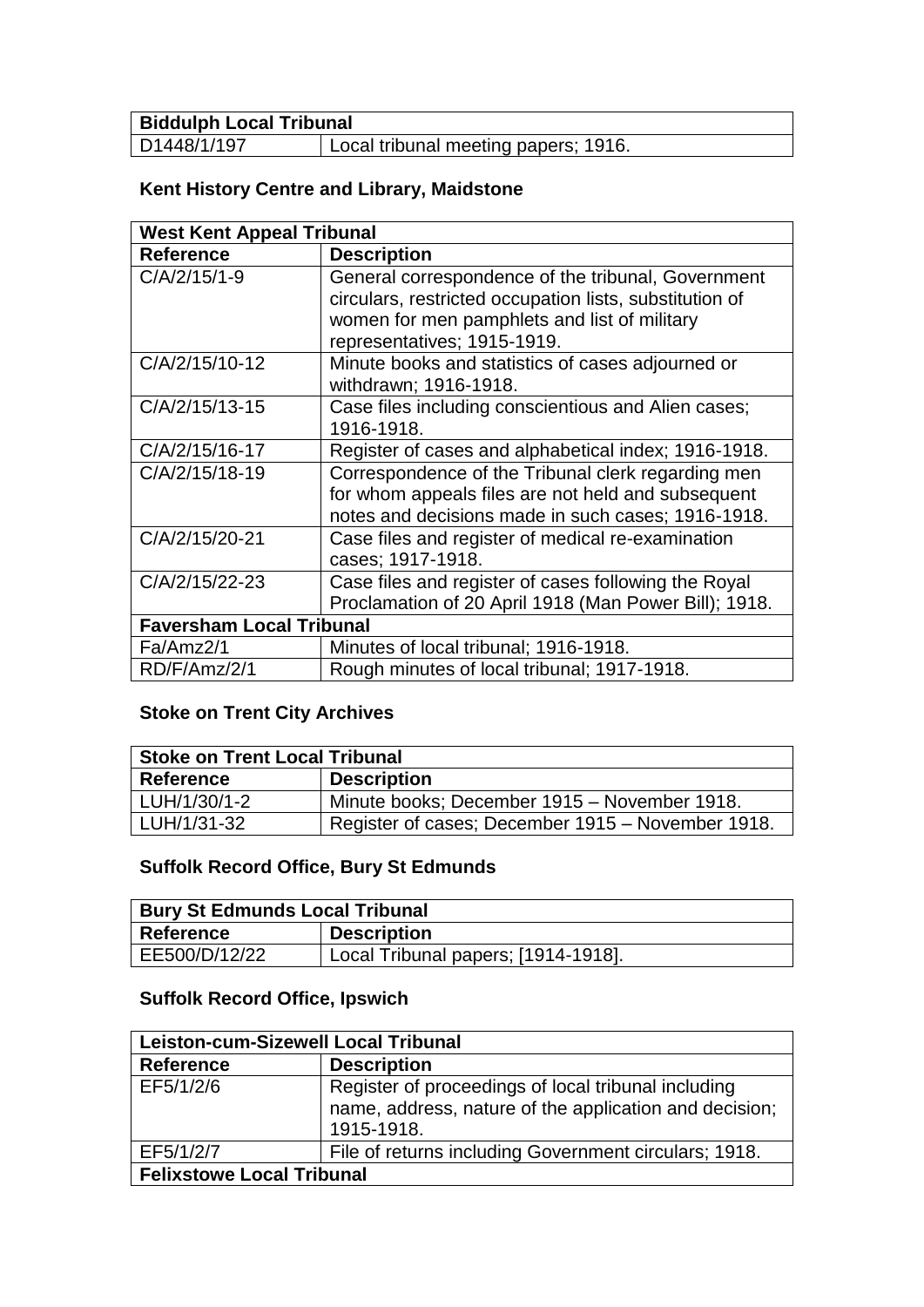| EF12/1/1/54 | Minute book including names and employer details; |
|-------------|---------------------------------------------------|
|             |                                                   |
|             | 1916-1918.                                        |
|             |                                                   |

## **Suffolk Record Office, Lowestoft**

| Oulton Broad Local Tribunal |                          |
|-----------------------------|--------------------------|
| Reference                   | <b>Description</b>       |
| 03/01                       | Minute books; 1915-1918. |

## **Surrey History Centre**

| <b>Woking Local Tribunal</b>              |                                                       |  |
|-------------------------------------------|-------------------------------------------------------|--|
| <b>Reference</b>                          | <b>Description</b>                                    |  |
| 6198-16/1-6                               | Letter book including names of applicants; 1916-1918. |  |
| <b>Dorking Local Tribunal</b>             |                                                       |  |
| LA4/23/297-303                            | Minute books, registers of proceedings and pamphlets; |  |
|                                           | 1916-1918.                                            |  |
| <b>Surrey and Croydon Appeal Tribunal</b> |                                                       |  |
| CC418/1                                   | Minute book; 1916-1918.                               |  |
| CC28/303B                                 | Registers for the Guildford Area Committee of the     |  |
|                                           | Surrey and Croydon Appeal Tribunal; 1915-1918.        |  |

### **Tower Hamlets Archives and Local Studies Centre**

| <b>Poplar Local Tribunal</b> |                                                                                                                                          |
|------------------------------|------------------------------------------------------------------------------------------------------------------------------------------|
| <b>Reference</b>             | <b>Description</b>                                                                                                                       |
| L/PMB/B/6/1                  | Register of cases including name, address,<br>occupation, employer details, nature of application and<br>decision; June 1916 - May 1918. |

## **Tyne and Wear Archives Service**

| <b>Newcastle Local Tribunal</b> |                                                                                                                                                                   |
|---------------------------------|-------------------------------------------------------------------------------------------------------------------------------------------------------------------|
| <b>Reference</b>                | <b>Description</b>                                                                                                                                                |
| G.MST1 /1/1-7                   | Returns of the Military Representative to the Local<br>Tribunal with comments on each of the voluntarily<br>attested applicants; February 1916 - April 1918.      |
| G.MST1/2                        | Papers relating to Local Tribunal, Wallsend prior to<br>transfer to Newcastle Tribunal; May 1916 - February<br>1917.                                              |
| G.MST1/3                        | Papers relating to applications by Newcastle and<br>District Butchers Association for conditional exemption<br>of its members; January 1916 - April 1917.         |
| G.MST1/4                        | Papers regarding exemption of all Newcastle<br>registered dental surgeons of military age; August -<br>September 1917.                                            |
| G.MST1 /5-9                     | Correspondence regarding loss of exemption status<br>following changes to reserved occupation lists. Also<br>lists and papers regarding local employment matters; |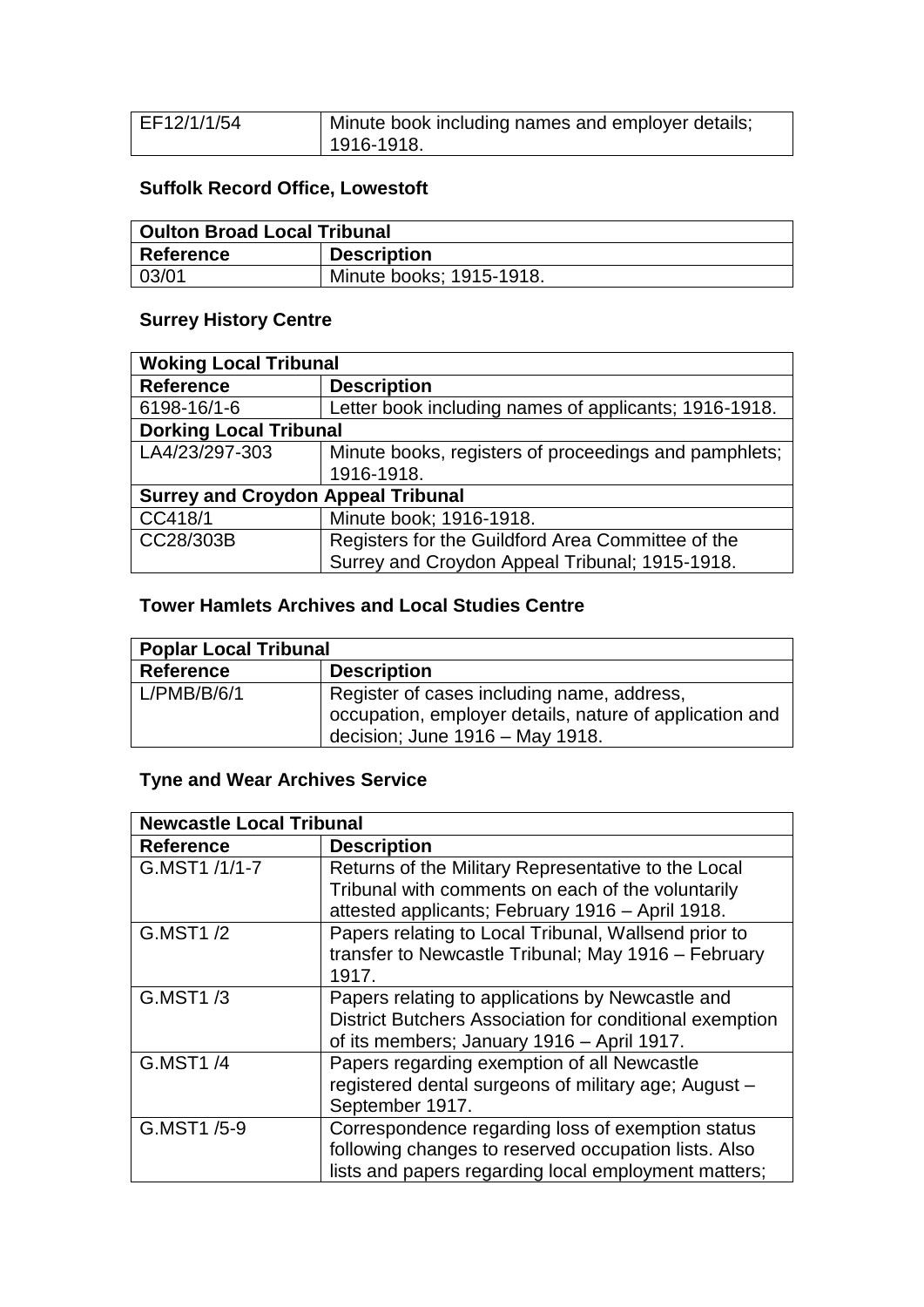| _<br><br>. .<br>. |
|-------------------|

## **Wandsworth Heritage Centre**

| <b>Wandsworth Local Tribunal</b> |                                                        |  |
|----------------------------------|--------------------------------------------------------|--|
| <b>Reference</b>                 | <b>Description</b>                                     |  |
| MBW/2/30/1                       | Minutes of local tribunal including some names but not |  |
|                                  | decisions; July 1915 - December 1916.                  |  |
| <b>Battersea Local Tribunal</b>  |                                                        |  |
| MBB/2/25/2-4                     | Minutes of local tribunal including names, occupations |  |
|                                  | and employer details as well as decisions; December    |  |
|                                  | 1915 - December 1919.                                  |  |

## **Warwickshire County Record Office**

| <b>Warwickshire Appeal Tribunal</b> |                                                       |
|-------------------------------------|-------------------------------------------------------|
| <b>Reference</b>                    | <b>Description</b>                                    |
| CR 1520/Box 59-61                   | Appeals for exemption including personal details,     |
|                                     | reasons for appeal and supporting evidence, where     |
|                                     | provided; March 1916 - November 1918.                 |
| CR 1520/Box 62                      | Summary of cases heard, register of cases, notes,     |
|                                     | minutes, medical re-examination applicants, and acts  |
|                                     | and order from Central Government; 1916-1918.         |
| CR 1520/Box63-64                    | Correspondence relating o the Tribunal's work; [1915- |
|                                     | 1918].                                                |

## **Westminster City Archives**

| <b>Paddington Local Tribunal</b> |                                                      |  |
|----------------------------------|------------------------------------------------------|--|
| <b>Reference</b>                 | <b>Description</b>                                   |  |
| PBC/PLT/1-3                      | Minute books including names of applicants and       |  |
|                                  | decisions made; January 1916 - November 1918.        |  |
| <b>Marylebone Local Tribunal</b> |                                                      |  |
| SMBC/MLT/2/1-3                   | Minute books; December 1915 - November 1918.         |  |
| <b>SMBC/MLT/3/1-7</b>            | Register of applications including name, address and |  |
|                                  | employer details; February 1916 - November 1918.     |  |
| SMBC/MLT/4/1-14                  | Register of claims by attested men including name,   |  |
|                                  | address, employer details and decision; December     |  |
|                                  | 1915 - November 1918.                                |  |
| SMBC/MLT/5/1-9                   | Papers regarding employees at Waring and Gillow;     |  |
|                                  | [1916-1918.                                          |  |
| SMBC/MLT/6/1-3                   | Alphabetical indexes; [1915-1918].                   |  |
| SMBC/MLT/7/1-4                   | Agenda notice book including name, address and       |  |
|                                  | occupation details; December 1915 - November 1918.   |  |

## **Nottinghamshire Archives**

| <b>Beeston Local Tribunal</b> |                    |  |
|-------------------------------|--------------------|--|
| Reference                     | <b>Description</b> |  |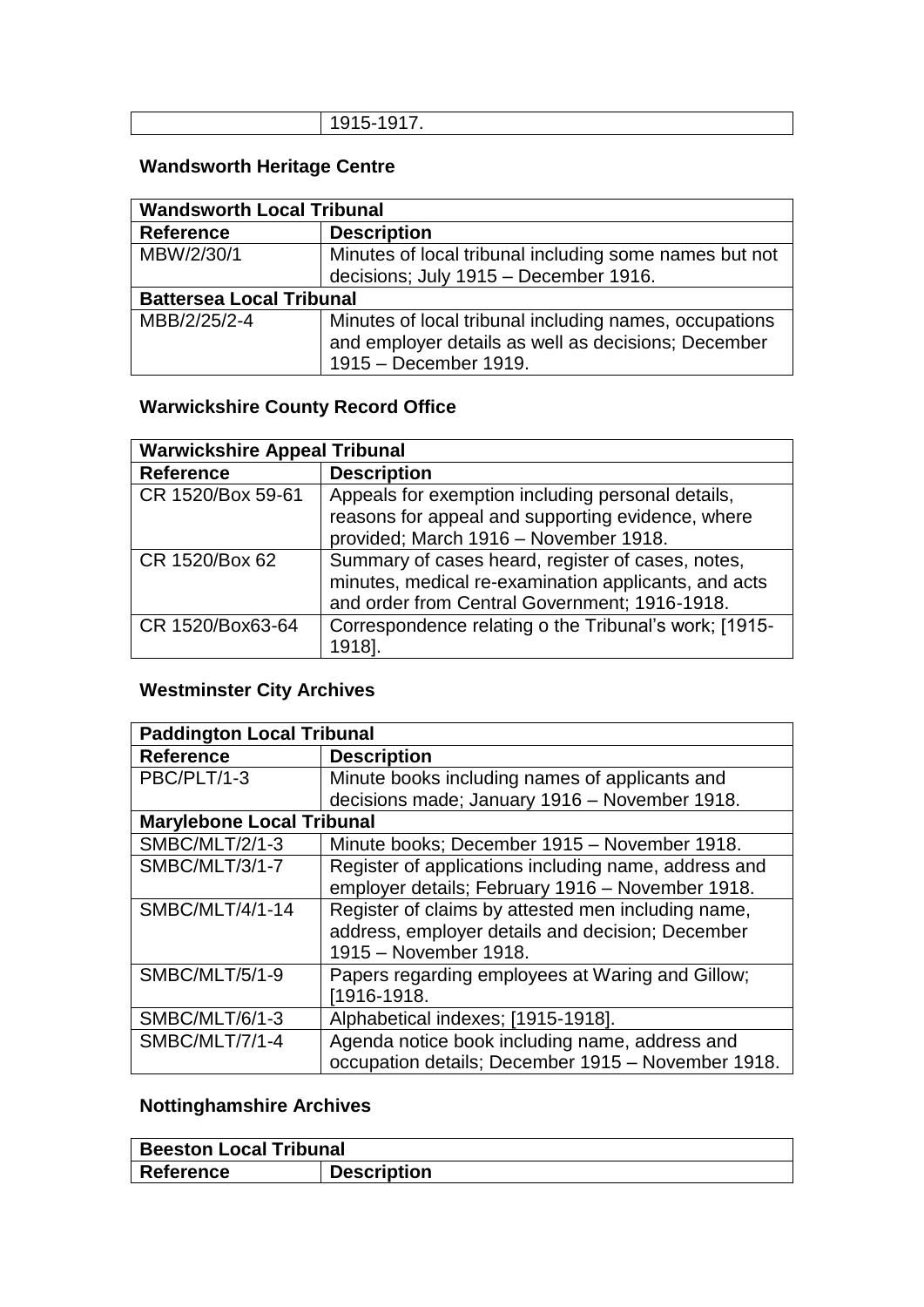| DC/BS/1/9-10                  | Letter books; 1915-1918.                                  |
|-------------------------------|-----------------------------------------------------------|
| <b>Carlton Local Tribunal</b> |                                                           |
| DC/C/1/3/10/1                 | Minute book including names and decisions; 1917-<br>1918. |
| <b>Newark Local Tribunal</b>  |                                                           |
| D21.74/23                     | Register of cases; 1916-1918.                             |

### **West Yorkshire Archives Service, Kirklees (Huddersfield)**

| <b>Huddersfield Local Tribunal</b> |                                                     |  |
|------------------------------------|-----------------------------------------------------|--|
| <b>Reference</b>                   | <b>Description</b>                                  |  |
| KMT18/12/2/52                      | Minute book including statistics of decisions made; |  |
|                                    | 1915-1918.                                          |  |
| <b>Spenborough Local Tribunal</b>  |                                                     |  |
| KM39/1/2/1/1                       | Minute book; 1916-1919.                             |  |
| <b>Birstall Local Tribunal</b>     |                                                     |  |
| RD21/6/2                           | Lists of cases, minutes and correspondence files;   |  |
|                                    | 1915-1918.                                          |  |
| <b>Batley Local Tribunal</b>       |                                                     |  |
| [Not stated]                       | Registers of decisions; 19196-1918.                 |  |
| <b>Holmfirth Local Tribunal</b>    |                                                     |  |
| KC6/1/76                           | Papers relating to the case of Ben Taylor Woodcock, |  |
|                                    | surveyor; July 1917.                                |  |

### **West Yorkshire Archives Service, Leeds**

| <b>Leeds City Local Tribunal</b> |                                              |  |
|----------------------------------|----------------------------------------------|--|
| <b>Reference</b>                 | <b>Description</b>                           |  |
| LC/TC                            | Minute book; 1915-1918.                      |  |
| <b>Pudsey Local Tribunal</b>     |                                              |  |
| LMT/PU/P1236-                    | Letter books; February 1916 - December 1918. |  |
| P1237                            |                                              |  |

## **Wigan Archives Service**

| <b>Leigh Local Tribunal</b> |                                                                                                                                                                                    |  |
|-----------------------------|------------------------------------------------------------------------------------------------------------------------------------------------------------------------------------|--|
| <b>Reference</b>            | <b>Description</b>                                                                                                                                                                 |  |
| MB/Lei/E1/1-31              | Case papers and registers of the Leigh Local Tribunal.<br>Case papers will give personal details of applicants,<br>employment details and decision of the tribunal; 1915-<br>1918. |  |

### **Wiltshire and Swindon Archives**

| <b>Pewsey Local Tribunal</b> |                                                                   |
|------------------------------|-------------------------------------------------------------------|
| <b>Reference</b>             | <b>Description</b>                                                |
| 1225/217-218                 | Register of cases with decisions; February 1916 -<br>August 1918. |
| 1225/219-228                 | Applications for exemption; January 1916 - November               |